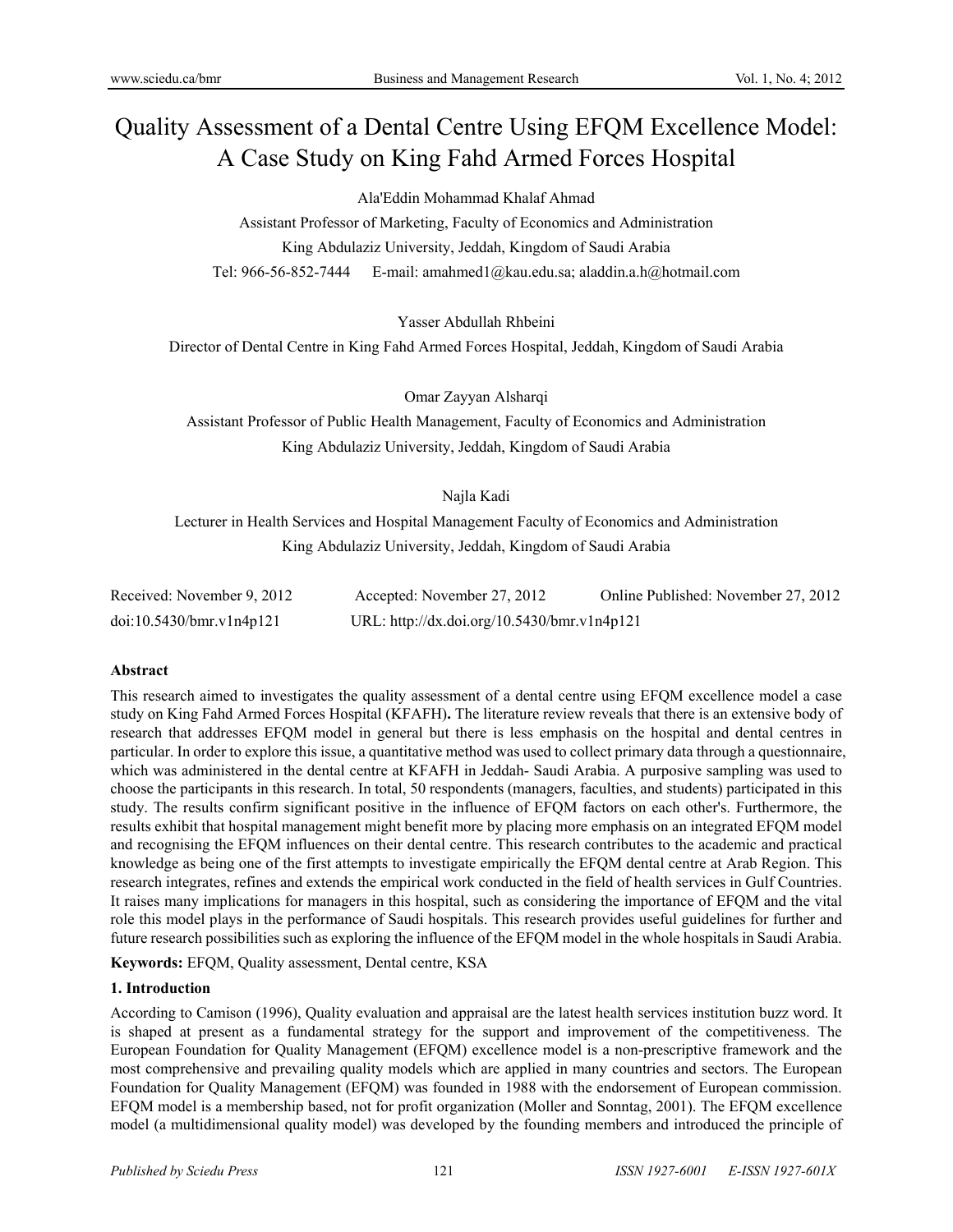self-assessment and the European Quality Award Program. According to the foundation, the aim of EFOM excellence model is to represent the total quality management (TQM) philosophy that can be applied to all organization irrespective of location, size or sector (George et al, 2003). EFQM excellence model is a comprehensive pattern for total quality management and presents a strategic option and an integrated management philosophy for organizations. Calvo-Mora (2006) aims that this excellence model allows organizations to reach their objectives effectively and efficiently and to achieve sustainable competitive advantage. According to Tari (2006) EFQM excellence model is an offer to improve the activities and performance continuously by establishing TQM philosophy in both private and public sector. EFQM excellence model is playing a vital role in organizations' structure, management, self assessment tool, frame work for comparison with other organizations and consequently an effective tool to identify areas for improvement (Jackson and Bircher, 2002).

Dental education has been considered as one of the continuous development throughout the world (Gaengler and Falk-Nilsson, 2002). The Kingdom of Saudi Arabia (KSA) established 19 dental institutes recognized by the constitutional regulatory and registration authority (Deans Council of Dental College, Saudi Arabia, 2011). The outcomes of undergraduate dental institute reproduction have naturally started an internal debate regarding the end health service quality. The evaluation on dental institutes can be on their infrastructure, medical equipments, financial capabilities, teaching faculty, student selection criteria, materials, and clinical quality (Bokhari, 2006).

A research study is proposed that will assess a teaching dental center's quality around its core activities using the nine EFQM Model excellence concepts at three different participation levels in KFAFH.

The research outcome will provide worthy insights for dental practitioners into the non-clinical aspects in providing quality in dental services that are most valued by patient receiving treatment with their practices.

#### **2. Literature Review**

The core purpose of EFQM model is to assess excellence levels attained in organizations, guide to continuous improvement. Looking to the term "excellence" is used because the model focuses on what an organization does, or could do to provide an excellent service or product for its customers, service users or stakeholders (Rosa and Amaral, 2007). There are different ways in using EFQM Excellence Model: a self-assessment tool; benchmarking with other organizations; and a structure for the organization's management system (Saraiva et al, 2003), but it has come to be widely used as a self-assessment tool in health services organizations. The nine principles of EFQM (Vallejo et al*,*  2007; Rosa and Amaral, 2007) as the following:

1) Leadership: The achievement of the mission and vision needs excellent leaders who have the ability to develop and facilitate. They develop organizational values and systems required for sustainable success and implement these via their actions and behaviors.

2) Policy and strategy: The implement of excellent organizations mission and vision will be by developing a stakeholder focused strategy that takes account of the market and sector in which it operates. Policies, plans, objectives and processes are developed and deployed to deliver strategy.

3) People: Excellent organizations should focus on how to manage, develop and release the full potential of their people at an individual, team-based and organizational level. They promote fairness and equality and involve and empower their people.

4) Partnerships and resources: The plan of excellent organizations should focus on how to manage external partnerships, suppliers and internal resources in order to support policy and strategy and the effective operation of processes.

5) Processes: Excellent organizations should concern on designing, managing and improving processes in order to fully satisfy, and generate increasing value for, customers and other stakeholders.

6) Customer results: Excellent organizations should thorough measure and achieve outstanding results with respect to their customers.

7) People results: Excellent organizations should thorough measure and achieve outstanding results with respect to their people.

8) Society results: Excellent organizations should thorough measure and achieve outstanding results with respect to society.

9) Key performance results: Excellent organizations should thorough measure and achieve outstanding results with respect to the key element of their policy and strategy.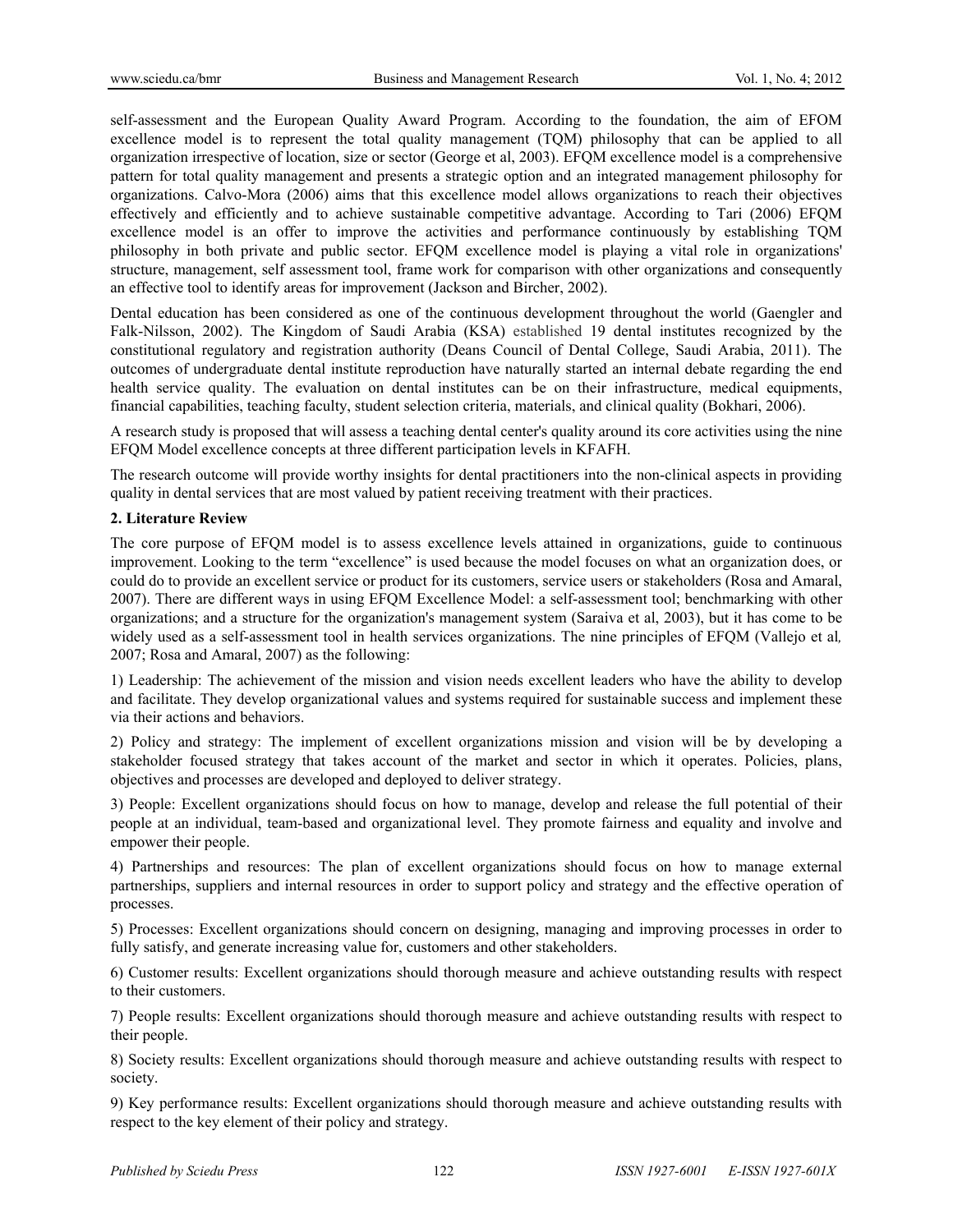The current research will cover the self-assessment technique. Self assessment depend on a regular comparison of activities and results of an organization with the excellence model (Hillman, 1994) and it takes part in identifying strong points or improving areas that consequently could help to establish advance plans that should be integrated in the organizational strategic plans (Ritchie and Dale, 2000).

The EFQM Excellence Model is a non-prescriptive framework depends on nine criteria (Figure 1). Five of these are "Enablers" and four are "Results". The "Enablers" criteria cover what an organization does. The "Results" criteria cover what an organization achieves. "Results" are caused by "Enablers" (Gorji and Emaami, 2012).

The model is realizing that there are many approaches to achieve sustainable excellence in all aspects of performance and it based on the premise that excellent results with respect to performance, customers, people and society are achieved through partnerships, resources and processes. The arrows emphasize the dynamic nature of the model. They show innovation and learning to improve enablers that in turn lead to improve results (Gorji and Emaami, 2012). In the following sections, each criterion of the nine EFQM model will be discuss:

#### *2.1 Leadership*

Special technical skills and management capacities must be owned by leaders. They must be conscious of the importance of their position. Leaders' actions are essential for the sustainable achievement of organizational goals. Stakeholders' expectations must be considered (Martin, 2004). In other words, leaders should consider the ethical dimension of their position. They should be responsible for the impact of organizational activities on stakeholders.

Leaders have a notable role as enablers. They must be involved with the satisfaction of each group of stakeholders. The reaching of the organizational main goal needs the ability of communication and convincing as they are a part of leadership resources. In this sense, leaders must know how to motivate the organizational members and other key agents (Vallaster and Chernatony, 2006; Martín-Castilla and Rodríguez-Ruiz, 2008).

Leader has an important role to do as an agent of change for continuous improvement. Leaders have an idealistic character knowing where to lead the organization. To reach organizational goals, they should define the organizational mission both in the market and in the social context, facilitate means and consider organizational culture as it is one of the biggest barriers to create and to transfer knowledge (De Long and Fahey, 2000).

H1. There is a positive relationship between leadership and policy and strategy.

H2. There is a positive relationship between leadership and people.

H3. There is a positive relationship between leadership and partnership and resources.

## *2.2 Policy and strategy*

Excellent organizations' policy and strategy must be based on the knowledge of key agents' expectations and needs. The different interests of stakeholders must be balanced. Thus, the information gathered from stakeholders with other additional sources of information and with performance indicators should be consummated. The overall sum of this data (internal and external sources) is then incorporated into the policy and strategy formulation process. Grant (1995) indicates that the strategy is in charge of creation and maintenance of the competitive advantage.

The organization must concern about the most of learning, innovation and creativity. Those aspects are fundamental for the development of the structural capital (organizational and technological). Structural capital plays an integral role in knowledge creation and management (Empson, 2001; Suddaby and Royston, 2001).

Organizations have to set their vision and values for achieving their objectives. They must stratify the policy and strategy dimension with the mission-vision-values dimension. People and resources have to be applied to this task. Obviously, organizational capital is extremely important here. Elements such as culture, structure, business processes, etc., related with an excellence leadership, are essential. This visionary leadership is a human capital element (Suddaby and Royston, 2001; Martín-Castilla and Rodríguez-Ruiz, 2008).

Organizations will convey their vision, values and strategic objectives involving all the people in their project. The disclosing of communication requires human capital and a set of capacities aligned with strategy. Structural capital will submit processes for communication and strategy implementation (Empson, 2001; Suddaby and Royston, 2001).

H4. There is a positive relationship between policy and strategy and processes.

H7. There is a positive relationship between policy and strategy and people.

H8. There is a positive relationship between policy and strategy and partnership and resources.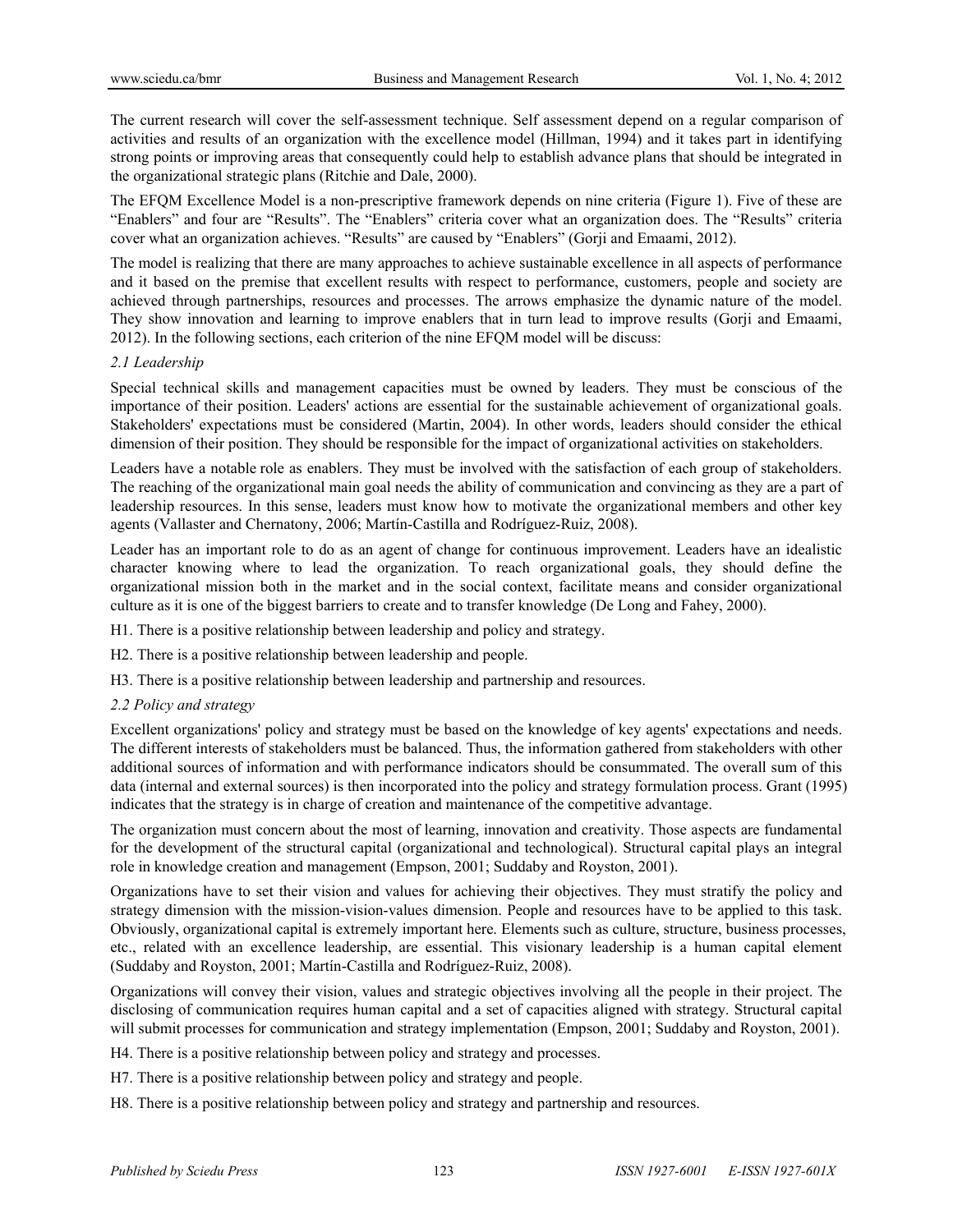## *2.3 People*

The organization that search for excellence must be concerned with the welfare of people. Ethical values are strictly necessary in human capital management's. Individual and professional development must be united. That also means a labor climate based on transparency, integrity, mutual confidence and participation. The identification with the organization has to be strengthened by sharing its mission, vision, values and strategy (Martín-Castilla and Rodríguez-Ruiz, 2008).

The commitment of organizations has to design a framework of professional careers and wages in which justice, impartiality and equality are superior values.

The challenge confront by the organization is how to manage the seeming paradox of balancing individual creativity and productivity (Chang and Birkett, 2004). The communication is a major issue in the relations between people and organizations.

Recognition, attention and support mechanisms in sub standard are linked with human capital (values, attitudes, capacities and leadership), and organizational capital (culture, structure, organizational learning and processes).

Generally, organizations that seek excellence focus on augmenting their specific human resource advantages. The attraction and retention of highly skilled and motivated employees will increase company competitive in international markets (Chadee and Kumar, 2001). Thus, the clear stimuli for motivation are professional development, satisfaction, leadership, reputation and balance between family and work.

H5. There is a positive relationship between people and processes.

#### *2.4 Resources and Alliances*

Excellent organizations are attached through alliances with agents that optimize the value chain. Collaboration and cooperation relations will be based on confidence, honesty and transparency. Suppliers and other allies will be involved in the different management systems (Martín-Castilla and Rodríguez-Ruiz, 2008).

It must be said that the excellent organization will develop procedures for controlling the expenditure defined in the annual budget and its subsequent risks with regarding to economic and financial resources. Elements such as processes (structural capital) and leadership (human capital) are extremely important here (Martín-Castilla and Rodríguez-Ruiz, 2008).

Furthermore, the management of buildings, equipment and materials must follow environmental protection criteria. The consuming of resources must be rationalized. Significantly, recycling is especially advisable to reduce environmental effects. The element "processes" included in organizational capital is applicable here (Martín-Castilla and Rodríguez-Ruiz, 2008).

H6. There is a positive relationship between partnership and resources and processes.

#### *2.5 Processes*

In processes, the satisfaction of internal and external customer needs and expectations must be focused. Processes, aligned with strategy, mission and objectives, have to add value to customers and other stakeholders (Martín-Castilla and Rodríguez-Ruiz, 2008).

The structural capital measures are those that help to identify the elements of organizational processes and activities and link them to the creation of company value (Carroll and Tansey, 2000). On the other hand, relational capital includes all knowledge assets accumulated by the organization from its relationships with other key agents that interact in the organizational environment (Bontis, 2001).

H10. There is a positive relationship between processes and people results.

H11. There is a positive relationship between processes and society results.

H9. There is a positive relationship between processes and customer results.

#### *2.6 Customer results*

Results concerning customers can be measured using indicators or assessing their percept in the EFQM model. Different aspects must be considered (Martín-Castilla and Rodríguez-Ruiz, 2008)

- Products and services according to customer perception. The degree of satisfaction and idealization should be measured.
- Products and services reliability (quality warranty). Level of transparency and honesty.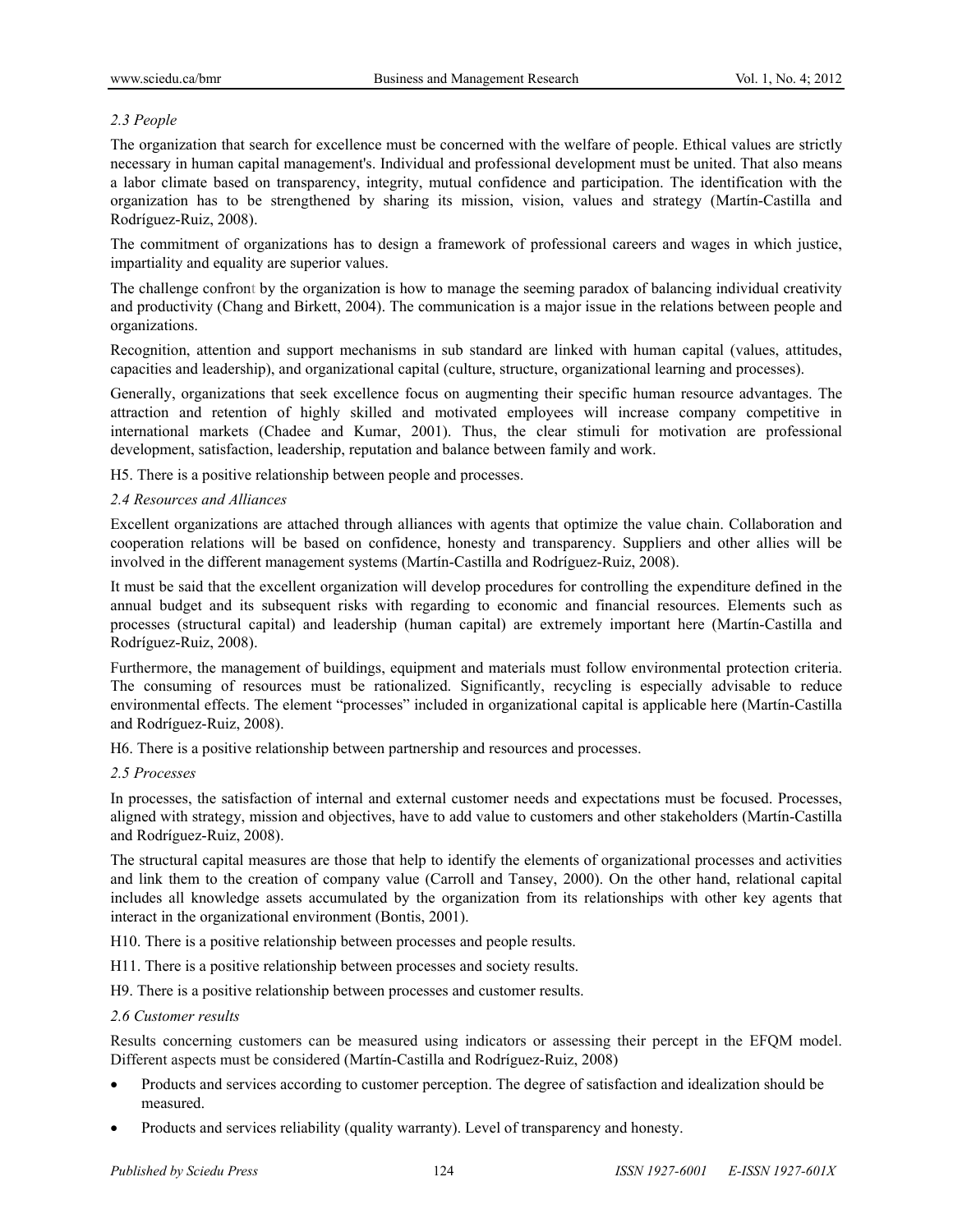- The social impact perception (derived from organisational activity).
- Organisational reputation.
- Optimisation Level of owners' and investors' goods compatible with the mission, vision, and values integrated in the system of ethics management.
- Interests balance. Impartiality in profit distribution.
- Fluent communication with shareholders and stakeholders. Information has to be transparent and truthful.

H12. There is a positive relationship between customer results and key performance results.

#### *2.7 People results*

Adequately, this criterion fits with human capital elements (results concerning values, attitudes, aptitudes and capacities). In this research results will be measured using indicators or by assessing perception. Different aspects will be evaluated (Martín-Castilla and Rodríguez-Ruiz, 2008):

- The motivation of people with regard to the development of professional careers, communication, delegation, responsibility assumption, equal opportunities, involvement, leadership, learning opportunities, recognition, definition of objectives, performance evaluation, values, mission, politics and strategy, training, and promotion in the organisation;
- The satisfaction of people with regard to management, employment conditions, installation and services, health and safety conditions, salary, wages and benefits, relation between peers, change management, policy and environmental impact, organisational role in the community, and work environment;
- people's motivation and involvement with team work, training and development of professional careers; and
- People's satisfaction measurement , i.e. absenteeism index, accident index, complaints, people turnover, labour disputes, use of health, social and cultural benefits, and use of the organisation's installations (nursery school, etc.).

H13. There is a positive relationship between people results and key performance results.

H14. There is a positive relationship between people results and customer result

#### *2.8 Results in society*

Results in society are a key criterion that should not be neglect. A truly dynamic view of the enterprise must expand far beyond traditional boundaries to include business models that allow for corporate social responsibility, along with such matters as human competence, internal structure and stakeholder relationships and added value in general (Alle, 2000; Martín-Castilla and Rodríguez-Ruiz, 2008).

Organizations play an eminent role in the sustainability of the market, which is overall a social institution. This is the foundation of the corporate social responsibility approach.

It is possible to point to some areas (Allee, 2000; Martín-Castilla and Rodríguez-Ruiz, 2008):

- Organization's active participation in social activities: ethical behavior and spread of values in society; disseminating relevant information for the community; development of a policy of equal opportunities; wealth creation and its impact on the local and national economy; relations with relevant authorities – observation of the rules; openness and understanding with different social agents; and impact of the organization's publicity on social values.
- Organization's participation with the community: involvement in social and economic development social cohesion through collaboration with public administration and third sector organizations; involvement in education and training of community members; support for cultural and social activities; and voluntary work and philanthropy.
- Organizational activities directed towards the removal of the damage derived from its activities and the life-cycle of products and services.
- Organizational information activities directed to preserve resources (resource sustainability). Activities for promoting good practice both in the organization and in society must also be considered.
- Organization's spreading of evaluations results in several areas (environment, ethics, risk at work, quality, etc.).
- Organization's social involvement and corporate reputation.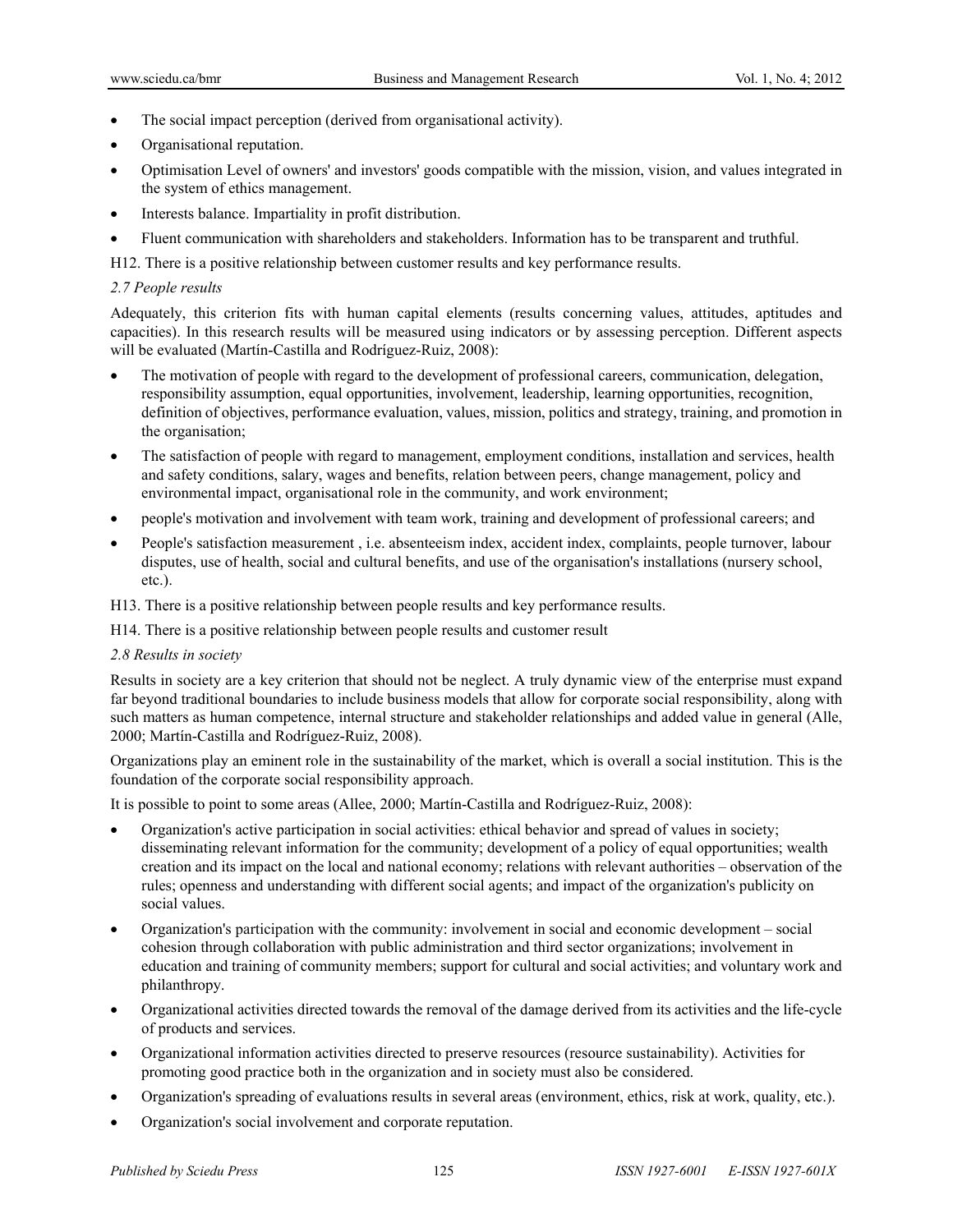H15. There is a positive relationship between society results and customer results.

H16. There is a positive relationship between society results and key performance results.

# *2.9 Key results*

The key results in the EFQM consider the following aspects (European Foundation for Quality Management, 2005):

1) The maximize investors' value with sustainability in financial and economical results.

2) The improvement of the organisation's position and reputation in non-economic results.

3) Optimal and sustainable management of the following elements (the management should be aligned with mission, vision, values and strategic objectives) (Martín-Castilla and Rodríguez-Ruiz, 2008): processes; external resources including alliances; economy and finance; material goods; technology; and information and knowledge.

# **3. Research Contribution**

This research seeks to make an original contribution to knowledge by investigating the EFQM excellence model in the health care industry in Saudi Arabia. This research contributes to the health services quality management discipline in finding out the role of quality management measured by European Foundation in delivering a better dental health service within the hospital industry. It investigates the latter so as to demonstrate the uniqueness of health service organisation and the importance of the dental services. EFQM factors namely, leadership, policy and strategy, people, partnership and resources, process, customer results, people results, society results, key performance results are the focus of this study as they all have an influence on each other and the outcomes of centre services. As such, this study attempts to contribute to the quality management knowledge and health services in particular.

This research has dealt with a neglected area in KSA, which is the quality management of health services. It is considered as new research in the diffusion of quality in the area of health services to gain an understanding of the relevance, effect and contribution of quality management to the Saudi Armed Forces Hospitals.

Such contribution will be beneficial both academically and professionally. Academically, this work aims to focus academic attention upon a neglected domain in the context of this research. And, professionally, managers will also look at the practical implications of such effort and the possibility of implementing the implication of this research in their actual relationships with their stakeholders (Ahmad, 2012).

# **4. Aim and Objectives of the Research**

The broad aim of this research is:

To assess a dental center's quality around its core activities using the nine EFQM model excellence concepts at three different participation levels in King Fahd Armed Forces Hospital-dental center.

To achieve this aim, three objectives have been identified, which guided the investigation of the research.

- 1) To reveal the factors which constitutes the EFQM in dental center at KFAFH?
- 2) To examine the manager's, faculties, student's opinions regarding to the EFQM factors.

3) To identify the strengths, gaps and areas that needs improvement in this concept.

# **5. Research Methodology**

## *5.1 Research Design*

This research is a descriptive analytical research of the actual relationships that may exist between dependent and independent variables as stated in the research hypotheses. The research design constructed here is based on the hypotheses formulated. These hypotheses were formulated inductively from the researcher's observation and from the literature. The descriptive part is needed to describe and identify the research factors, which constitute the EFQM for dental centre at KFAFH.

In the analytical part, the research model is being tested through examining the relationship between the EFQM between each other factors in KFAFH in order to explore how far hospital managers, faculties, and students perceive these factors when making their decisions.

## *5.2 Type of Research*

As this research aims to assess a dental hospital's quality around its core activities using the nine EFQM model excellence concepts at three different participation levels in KFAFH-dental centre. This research is used a single-sectional research survey in which just only one dental teaching centre operating in Jeddah health market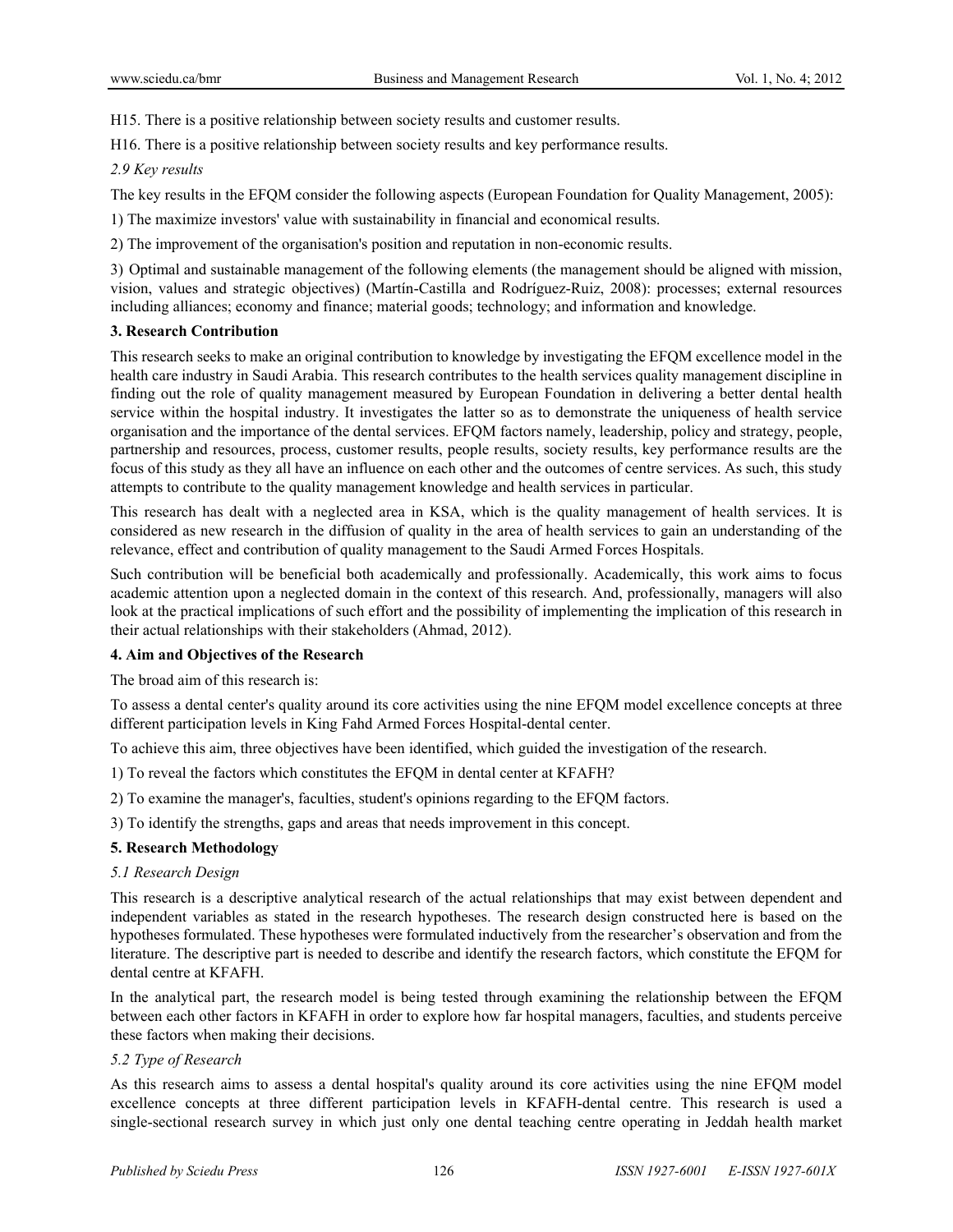included. It is a single cross-sectional design in which the collection of information from the research population and respondents performed once only (Sekaran, 2000).

#### *5.3 The Research Population*

#### 5.3.1 The Research Population

Any research population must be accurately specified in order to collect the required data for the research problem (Sekaran, 2000). The research population consists of the military hospitals in the city of Jeddah/Saudi Arabia. The population in this research is defined as all the management, faculties, and students at the dental centre in KFAFH.

#### 5.3.2 The Research Respondents

The rationale for selecting the respondents is that they have a sound knowledge and greater responsibility for managing relations with the quality than the lower level managers in the dental centre. In the same line, selecting the respondents from other levels (faculties and students) because they have also a good knowledge of different view regarding the quality in dental centre.

A total of 50 research questionnaire was distributed for all levels managements, faculties, and students covering all the EFQM model's key quality aspects.

The research was included top management (medical and administrative), faculties and students in KFAFH as displayed in table 1 below:

As mentioned previously this research was conducted in the dental centre of KFAFH, Jeddah. This centre contains 180 employees (60 dentists, 100 nurses, 20 Clarks). Five from the dentists work as a manger and 10 work as a faculty lecturers. There is 3 employee works as administrator. The dental centre consider as one of the training centre for graduate and postgraduate dental students. The numbers of the trainee almost are 35 students per year.

The research sample was cover 5dentist managers, 3 administrators, 10 faculties and 32 students.

#### **6. Data Analysis**

The objective of this section is to provide analysis of the hypotheses testing concerning the EFQM factors using simple regression techniques. Simple regression analysis, included as part of the Statistical Package for Social Science (SPSS) version 12.0, was conducted in order to test the research hypotheses.

## *6.1 The Correlation Matrix*

Field (2000) explains that the correlation matrix is extremely useful for obtaining a rough idea of the relationships between predictors and the outcome, and for a preliminary search for multicollinearity in the data.

Table 2 shows the correlation matrix, which presents the value of the Pearson correlation coefficient between every pair of variables (2), the 1-tailed significance of each correlation and the number of cases contribution (2) to each correlation (N=50).

With regard to the relationships among predictors and the outcome, 36 out of the 36 EFOM factors had a significant positive correlation with each others. Between these variables all ranged from 0.277 to 0.888 with the correlation of all the 36 EFQM factors being significant,  $p<0.05$  and  $p<0.01$ .

As such, this result supports the proposition that all of the 36 "EFQM" capabilities have significant positive relationship, in that each has a significant correlation with factors.

## *6.2 EFQM*

Nine dimensions were suggested to EFQM including (leadership, policy and strategy, people, partnership and resources, process, customer results, people results, society results, key performance results). It additionally proposed that these factors have an influence on each other as discuss below.

## 6.2.1 Policy and strategy =f (leadership)

There is a positive relationship between leadership and policy and strategy.

As shown, policy and strategy is the dependent variable in this model, while leadership is independent variable.

Policy and strategy is the first dimension of EFQM as illustrated in the following simple regression table 3, which is the dependent variable of predictor including leadership.

R square is 0.449 as displayed in table 3 and the adjusted R square is 0.437, which means that the leadership explain through such a model, about 44% of the variance of the policy and strategy dimension.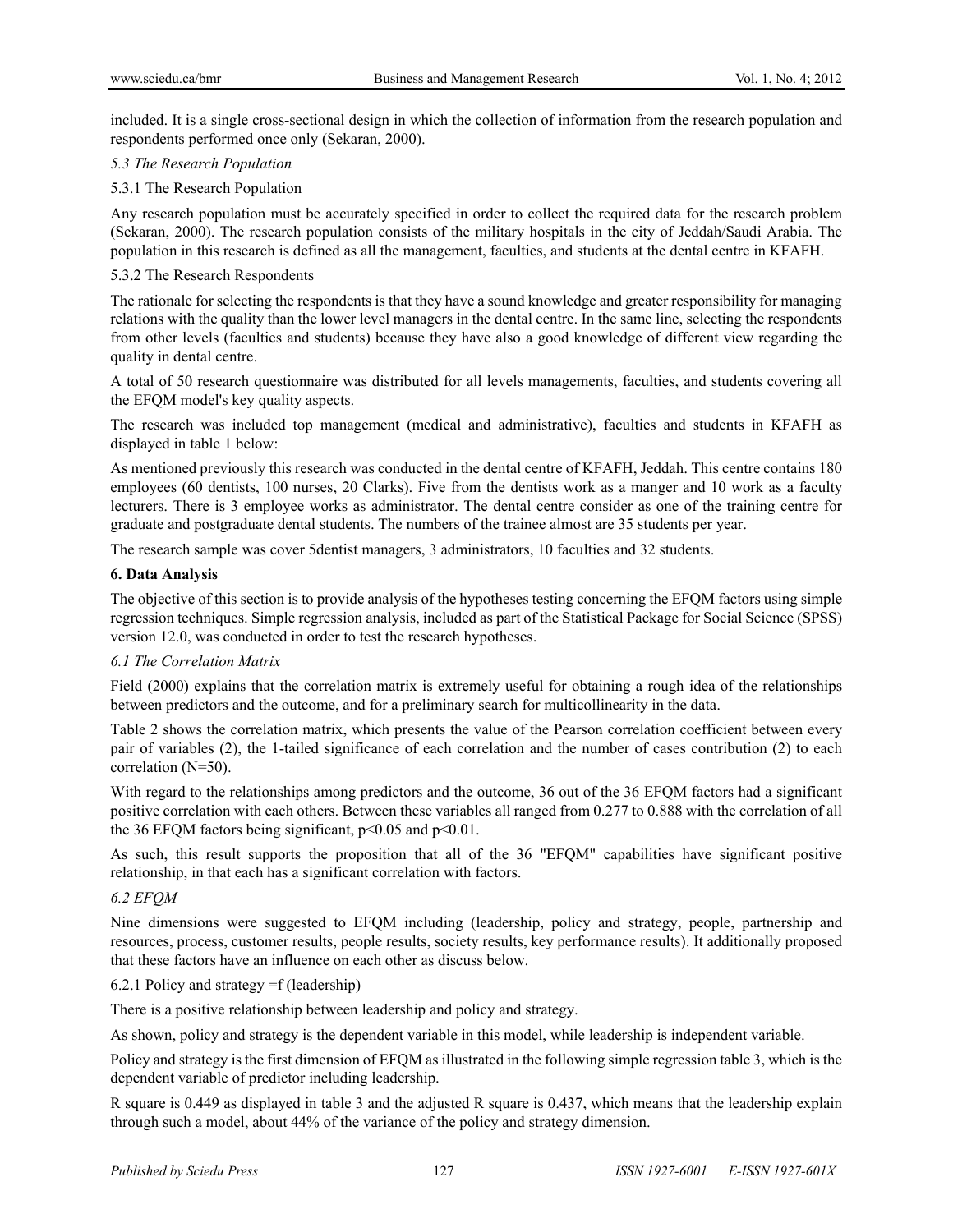#### 6.2.2 People =f (leadership)

There is a positive relationship between leadership and people.

The second major dimension of EFQM after policy and strategy is people. The adjusted R square for the leadership is 0.068, which means that this variable explains about 6.8% of the variance of people. Table (4) illustrates that this dimension is significant in predicting the people  $(P-value = 0.006)$ . Therefore, leadership has a positive impact on people and the size of its standardized coefficient.

6.2.3 Partnership and resources =f (leadership)

There is a positive relationship between leadership and partnership and resources.

Table 5 demonstrates that there is a significant relationship between leadership and partnership and resources factors. The P-value of this factor is  $= 0.003$ . Therefore, leadership has a positive impact on partnership and resources and the size of its standardized coefficient.

6.2.4 Process =f (policy and strategy)

There is a positive relationship between policy and strategy and processes.

Table 6 demonstrates that there is a significant relationship between policy and strategy factors related to process, P-value for this factor is 0.005. Therefore, policy and strategy has a positive impact on process and the size of its standardized coefficient.

6.2.5 Process =f (people)

There is a positive relationship between people and processes.

Table 7 shows that there is a significant relationship between people and process. People factor is a significant and P-value for this dimension is 0.004. Therefore, people have a positive impact on process and the size of its standardized coefficient.

6.2.6 Process =f (partnership and resources)

There is a positive relationship between partnership and resources and processes.

The adjusted R square for this variable is 0.019, which means that this variable explains about 2% of the variance in process. Table 8 illustrates that this dimension is a significant in predicting the process. P-value for this dimension is 0.001. Therefore, this dimension has a positive impact on process.

#### 6.2.7 People =f (policy and strategy)

There is a positive relationship between policy and strategy and people.

Table 9 indicates that there is a significant relationship between policy and strategy factor and people. P-value for this dimension is 0.000. Therefore, policy and strategy have a positive impact on people and the size of its standardized coefficient.

6.2.8 Partnership and resources=f (policy and strategy)

There is a positive relationship between policy and strategy and partnership and resources.

The adjusted R square for the policy and strategy is 0.039, which means that this variable explains about 4% of the variance of partnership and resources. Table (10) illustrates that this dimension is a significant in predicting the partnership and resources (P-value = 0.001). Therefore, policy and strategy has a positive impact on partnership and resources the size of its standardized coefficient.

6.2.9 Customer results =f (process)

There is a positive relationship between processes and customer results.

Table 11 demonstrates that there is a significant relationship between process and customer results factors. The P-value of this factor is  $= 0.003$ . Therefore, process has a positive impact on customer results and the size of its standardized coefficient.

6.2.10 People results =f (process)

There is a positive relationship between processes and people results.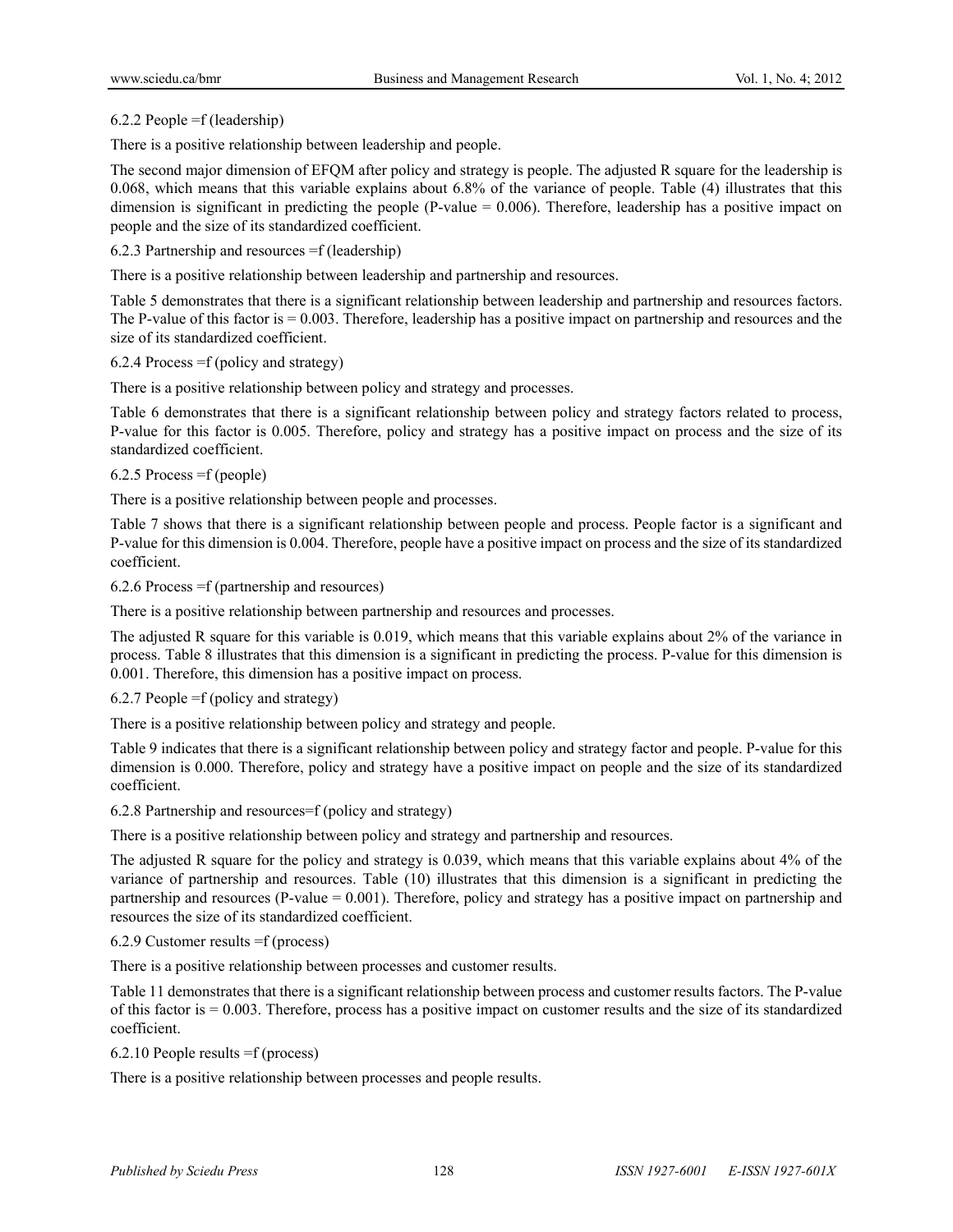Table 12 shows that there is a significant relationship between process and people results. People results factor is a significant and P-value for this dimension is 0.002. Therefore, people results have a positive impact on process and the size of its standardized coefficient.

6.2.11 Society results =f (process)

There is a positive relationship between processes and society results.

The adjusted R square for the process is 0.015, which means that this variable explains about 1.5% of the variance in process. Table 13 illustrates that this dimension is a significant in predicting the process. P-value for this dimension is 0.004. Therefore, this dimension has a positive impact on society results.

6.2.12 Key performance results =f (customer results)

There is a positive relationship between customer results and key performance results.

Table 14 indicates that there is a significant relationship between customer results and key performance results. P-value for this dimension is 0.001. Therefore, customer results have a positive impact on key performance results and the size of its standardized coefficient.

#### 6.2.13 Key performance results =f (people results)

There is a positive relationship between people results and key performance results.

The adjusted R square for the people results is 0.220, which means that this variable explains about 22% of the variance in key performance results. Table 15 illustrates that this dimension is a significant in predicting the key performance results. P-value for this dimension is 0.000. Therefore, this dimension has a positive impact on key performance results.

6.2.14 Customer results =f (people results)

There is a positive relationship between people results and customer results.

Table 16 indicates that there is a significant relationship between people results and customer results. P-value for this dimension is 0.000. Therefore, people results have a positive impact on customer results and the size of its standardized coefficient.

6.2.15 Customer results =f (society results)

There is a positive relationship between society results and customer results.

Table 17 indicates that there is a significant relationship between society results and customer results. P-value for this dimension is 0.000. Therefore, society results have a positive impact on customer results and the size of its standardized coefficient.

6.2.16 Key performance results =f (society results)

There is a positive relationship between society results and key performance results.

Table 18 indicates that there is a significant relationship between society results and key performance results. P-value for this dimension is 0.000. Therefore, society results have a positive impact on key performance results and the size of its standardized coefficient.

## **7. Research Discussion**

This section aims to discuss the findings and results that have emerged from the data analysis present in the previous section. It links the previous section and theoretical literature with the empirical side of the research.

The basic assumptions of this research are that EFQM factors namely (leadership, policy and strategy, people, partnership and resources, process, customer results, people results, society results, key performance results) influence each other's. A simple regression modeling approach was proposed as an effective method for studying the relationships. As displayed in table 3, the adjusted R2 is 0.446, suggesting that the nine EFQM factors explain close to 45 per cent of the variance for the dimension of satisfaction respectively. Of these significant variables, security, privacy, and content appear to have the greatest impact on satisfaction respectively.

This empirical evidence has provided significant support for the EFQM literature, which substantively advocates that EFQM factors have an impact on outcome.

The results empirically substantiate that EFQM factors play a fundamental among KFAFH-dental center.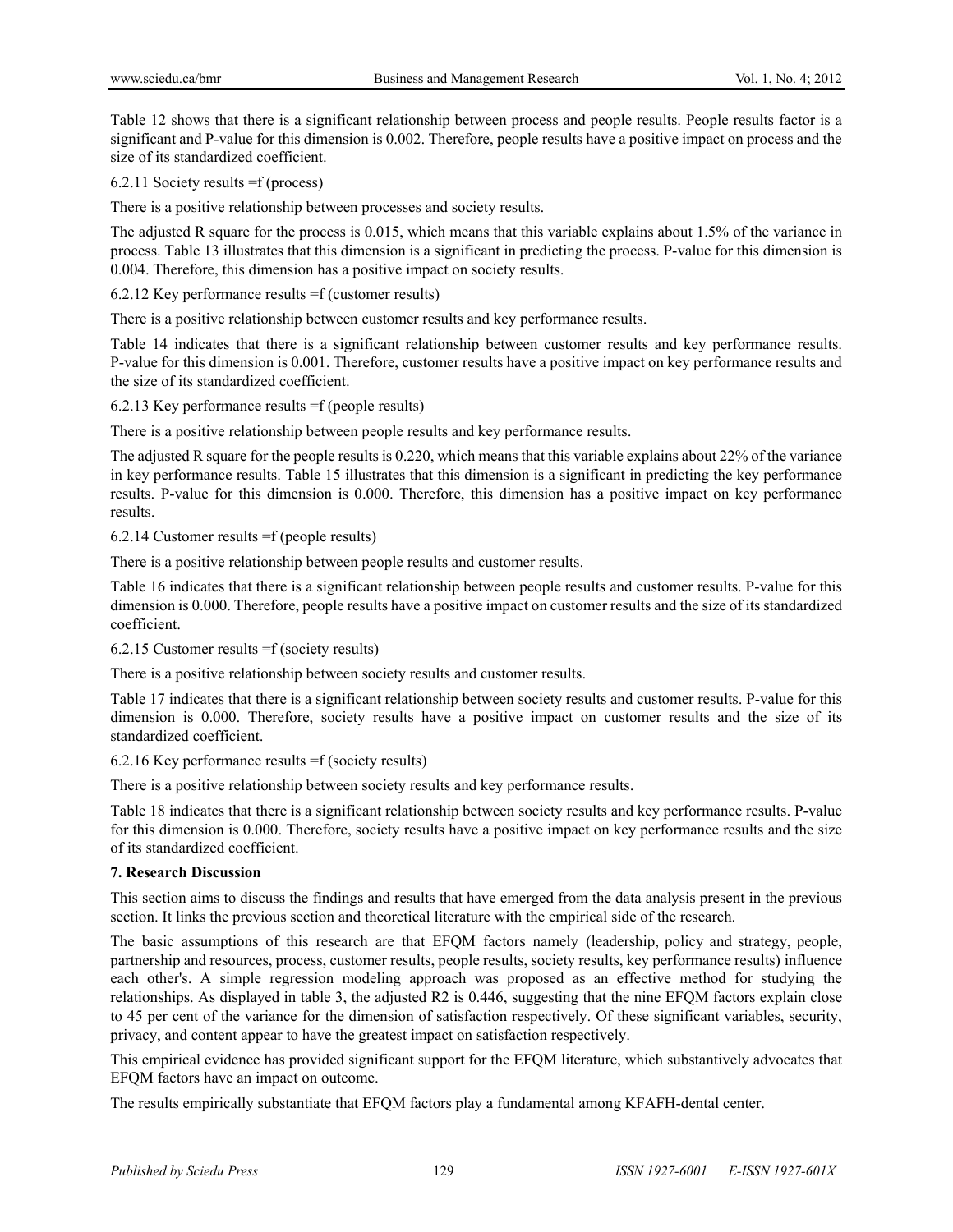## *7.1 Leadership has a positive significant influence on policy and strategy.*

The findings in table (3) provide significant support for the leadership literature which advocates that leadership have an influence upon Saudi hospitals. As a consequence, we are able to substantiate that leadership has a significant influence on policy and strategy. These findings are also consistent with other research findings (Arturo Calvo-Mora, et al, 2006; Sandra Vernero et al, 2007; Farhan et al, 2011).

## *7.2 Leadership has a positive significant influence on people.*

Leadership is also considered to be one of the influential factors on the people of Saudi hospitals table (4). Prior research has empirically found positive relationship between leadership and people as critical factors on the use of EFQM (Sandra Vernero et al, 2007; Farhan et al, 2011). This is considering as logical results when Saudi health mangers believe the leadership as a strategic tool during deal with hospital staff and this might impact positively on the performance and job satisfaction of people. These findings are also consistent with other research findings. For example, (Farhan et al, 2011) found that leadership provides higher degree of excellence leading that enables people to work well in their center.

## *7.3 Leadership has a positive significant influence on partnership and resources.*

Investigative data shows that a requirement for survival, development, and growth is that both the hospitals and its leaders in one side and the other side the partners and resources have an interest in their joint relationship – leading to a win-win situation in their relationship. Leadership considers as an influential factor on partnerships and resources as shown in table (5).

# *7.4 Policy and strategy has a positive significant influence on processes.*

An examination of table (6) suggests that policy and strategy is a significant factor on process in dental center in KFAFH. The results therefore, substantiate that that policy and strategy has a positive bearing on process. These findings are also consistent with other research findings (Arturo Calvo-Mora, et al, 2006; Sandra Vernero et al, 2007; Farhan et al, 2011).

## *7.5 People have a positive significant influence on processes.*

People are also considered to be one of the insignificant factors on the process of dental center at KFAFH table (7). Prior research has empirically found positive relationship between people and process as critical factors on adopt of EFQM (Carlos et al, 2005; Arturo Calvo-Mora, et al, 2006; Sandra Vernero et al, 2007; Farhan et al, 2011). These results indicate that the people are an important element to make possible the process of the dental center.

## *7.6 Partnership and resources have a positive significant influence on processes.*

Examining data in table (8), it appears that partnership and resources has a positive significant influence on the dental center process by KFAFH. Factors such as partnership and resources may affect process. Other researchers have empirically found positive relationship between partnership and resources and process (Carlos et al, 2005; Sandra Vernero et al, 2007; Farhan et al, 2011).

## *7.7 Policy and strategy have a positive significant influence on people.*

The research findings in table (9) provide support for policy and strategy having a statistically significant positive effect on people. This finding is similar to the work of Arturo Calro-Mora, et al, 2006, 2006) that identified policy and strategy as a major factor influencing people. Other researches have empirically found positive relationship between policy and strategy and people (Carlos et al, 2005; Arturo Calvo-Mora, et al, 2006; Sandra Vernero et al, 2007; Farhan et al, 2011).

## *7.8 Policy and strategy have a positive significant influence on partnership and resources.*

Exploratory data in table (10), it appears that policy and strategy and resources have a positive significant influence on the partnership and resources. Factors such as policy and strategy may affect partnership and resources. Other researchers have empirically found positive relationship between policy and strategy partnership and resources (Carlos et al, 2005; Arturo Calvo-Mora, et al, 2006; Sandra Vernero et al, 2007; Farhan et al, 2011).

## *7.9 Process has a positive significant influence on customer results.*

Examining data in table (11) it appears that process has a positive significant influence on the dental center customer results by KFAFH-dental center. Factors such as process may affect customer results. Other researchers have empirically found positive relationship between process and customer results.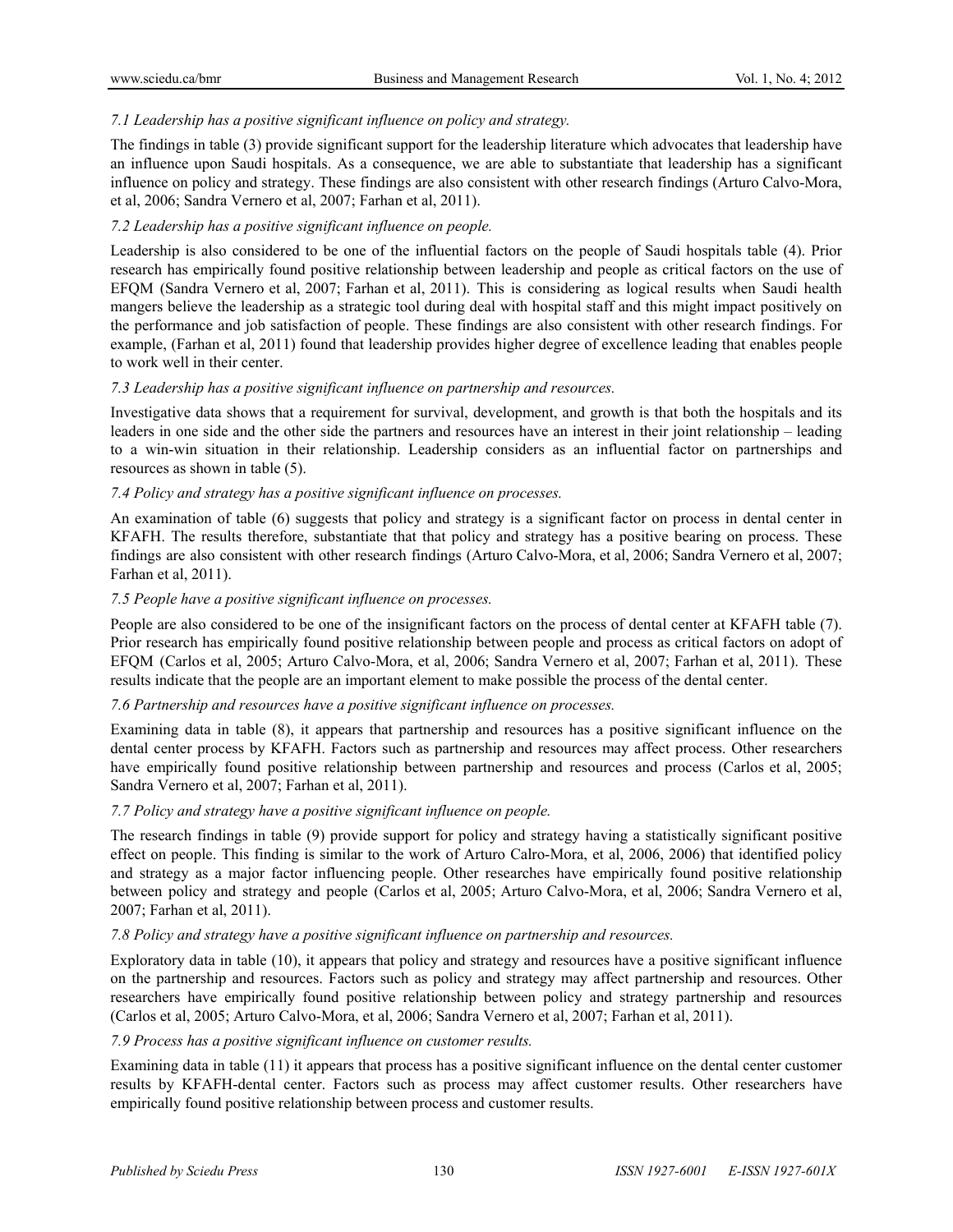# *7.10 Process has a positive significant influence on people results.*

Examining data in table (12) it appears that process has a positive significant influence on the dental center people results by KFAFH-dental center. Factors such as process may affect people results. Other researchers have empirically found positive relationship between process and people results (Arturo Calvo-Mora, et al, 2006; Sandra Vernero et al, 2007).

# *7.11 Process has a positive significant influence on society results.*

Examining data in table (13), it appears that process has a positive significant influence on the dental center society results by KFAFH-dental center. Factors such as process may affect society results. Other researchers have empirically found positive relationship between process and society results (Carlos et al, 2005; Arturo Calvo-Mora, et al, 2006; Sandra Vernero et al, 2007; Farhan et al, 2011).

## *7.12 Customer results have a positive significant influence on key performance results.*

Customer results are also considered to be one of the influential factors on the key performance results of KFAFHdental center table (14). Prior research has empirically found positive relationship between customer results and key performance results as critical factors on the use of EFQM (Carlos et al, 2005; Arturo Calvo-Mora, et al, 2006; Farhan et al, 2011). These results indicate that the customer results consider as a fruitful indicator to whole center hospitals to increase the customers/ patients satisfaction which improve the center reputation in the Saudi health marketplace. Other researchers have empirically found positive relationship between customer results as critical factors on key performance results (Carlos et al, 2005; Arturo Calvo-Mora, et al, 2006; Sandra Vernero et al, 2007; Farhan et al, 2011).

# *7.13 People results have a positive significant influence on key performance results.*

People results are also considered to be one of the influential factors on the key performance results of KFAFHdental center table (15). Prior research has empirically found positive relationship between people results and key performance results as critical factors on the use of EFQM. These results indicate that the people results consider as a fruitful indicator to whole center hospitals to increase the people satisfaction which improve the center reputation in the Saudi health marketplace. Other researchers have empirically found positive relationship between people results as critical factors on key performance results (Carlos et al, 2005; Arturo Calvo-Mora, et al, 2006; Sandra Vernero et al, 2007; Farhan et al, 2011).

# *7.14 People results have a positive significant influence on customer results.*

People are also considered to be one of the insignificant factors on customer results of dental center at KFAFH table (16). Prior research has empirically found positive relationship between people results and customer results as critical factors on adopt of EFQM (Farhan, et al, 2011).These results indicate that the people results is an important element to make possible the customer results of the dental center.

## *7.15 Society results have a positive significant influence on customer results.*

Examining data in table (17), it appears that society results have a positive significant influence on the dental customer results by KFAFH. Factors such as society results may affect customer results. Other researchers have empirically found positive relationship between society results and customer results (Carlos et al, 2005; Arturo Calvo-Mora, et al, 2006; Sandra Vernero et al, 2007; Farhan et al, 2011).

## *7.16 Society results have a positive significant influence on key performance results.*

The research findings in table (18) provide support for society results having a statistically significant positive effect on key performance results. This finding is similar to the work of Hoffman and Novak (1996) that identified society results as a major factor influencing key performance results. Other researchers have empirically found positive relationship between society results and key performance results (Arturo Calvo-Mora, et al, 2006; Sandra Vernero et al, 2007; Farhan et al, 2011).

## **8. Research Conclusion and Recommendation**

## *8.1 Managerial and Practical Conclusion*

The results of this research bear a number of significant empirical conclusions for researchers and practitioners in hospital management and dental centre management in particular. The research conclusions are drawn for each factor of the EFQM.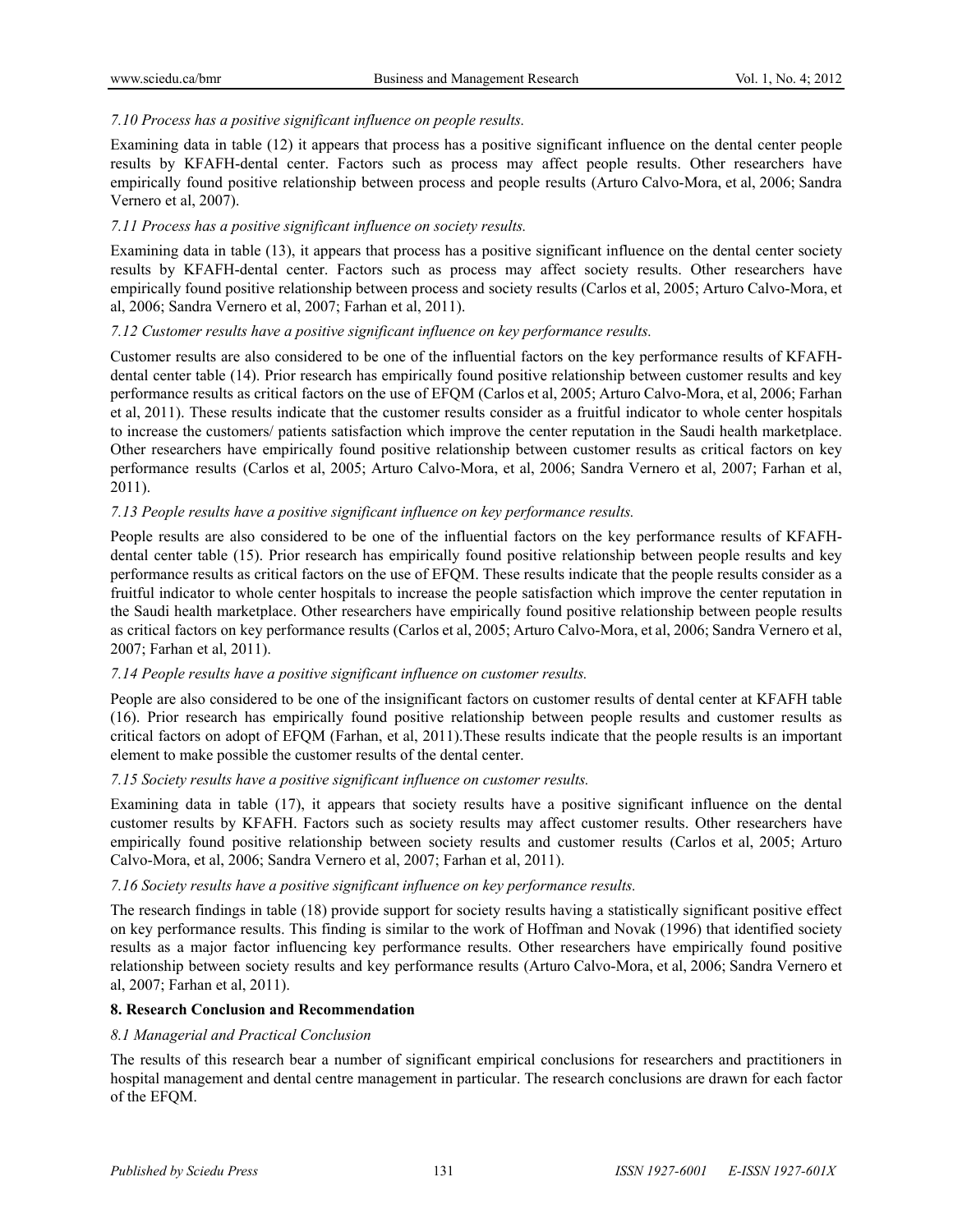## 8.1.1 Leadership

Leadership represent, to a great degree the most important factors influencing the policy and strategy, people, and partnership and resources. It is very necessary for managers to investigate such factors and to seek answers to how, and to what extent leaders influence dental centre in terms of their *policy and strategy* (e.g. consideration stakeholders needs, consideration of the political, legal, economic, and social cultural factors) *people* (e.g. alignment of human resources plans and policies with dental centre strategy, enabling staff to realize their full potential), and *partnership and resources* (e.g. identifying and managing supplier relationships).

# 8.1.2 Policy and Strategy

Policy and strategy in excellent hospitals must be based on the knowledge of key agents' expectations and needs. The interests of the different stakeholders (e.g. Saudi Ministry of Defense, Ministry of Health, SFDA, suppliers, labor market, patients, Medical Unions and associations, etc) must be balanced. Moreover, the dental centre management team should take in consideration in terms of how the policy and strategy could build a strong and long run relationship with all stakeholders deal with the dental centre. The efforts will result a win-win situation for both parties. Thus, the information gathered from stakeholders should be complemented with other additional sources of information and with performance indicators in the dental center-KFAFH.

## 8.1.3 People

The dental center that seeks excellence must be concerned with the welfare of people.

Ethical values are strictly necessary in human capital management's. Individual and professional development must be combined. That also means a labor climate based on transparency, integrity, mutual confidence and participation. The identification with the center has to be strengthened by sharing its mission, vision, values and strategy. In a convenient work environment, with an optimal work conditions, the development of people skills will increase their capacities and qualification. Equipment and tools are necessary for the development of its functions. The functions are aligned with strategy. Several measures should be undertaken to achieve the continuous improvement of social benefits. The management team at dental center-KFAFH should considering the people as an intellectual capital.

## 8.1.4 Partnership

Exceptional dental centre are linked through partnership and strategic alliances with other parties that may lead to optimize the value chain. Suppliers and other allies will be involved in the different management systems. Dental centre have to develop some of its components: one of the most influential one is human capital, and also the process towards suppliers and customers and business and social capital.

Regarding economic and financial resources, it must be said that the excellent hospital will develop procedures for controlling the expenditure defined in the annual budget and its subsequent risks. Moreover, the management of buildings, equipment and materials must follow environmental protection criteria. The consumption of resources must be rationalized.

# 8.1.5 Process

An excellent hospital will follow a process-oriented philosophy of management.

The processes must be focused on the satisfaction of internal and external customer needs and expectations. Processes, aligned with strategy, mission and objectives, have to add value to customers and other stakeholders.

This criterion makes reference to two intellectual capital components: Organizational capital (definition of key, strategic and support processes); and Relational capital (business capital).

## 8.1.6 Customer Results

Dental center should deeply link with relational capital, and more specifically, with business capital. The social capital elements "reputation", "corporative image" and "relationships with mass media" are also involved as well. According to the EFQM model, results concerning customers can be measured using indicators or assessing their perception. Different aspects must be considered: Customer perception about health services provided by the centre. In other words, customer/ patient factor is the most influential in dental centre. It is crucial for both dental centre managers and hospital managers as a whole to investigate such factors and to ensure the extent to which dental centre comprehend the needs and wants of their customers/patients when they provide them with dental health services.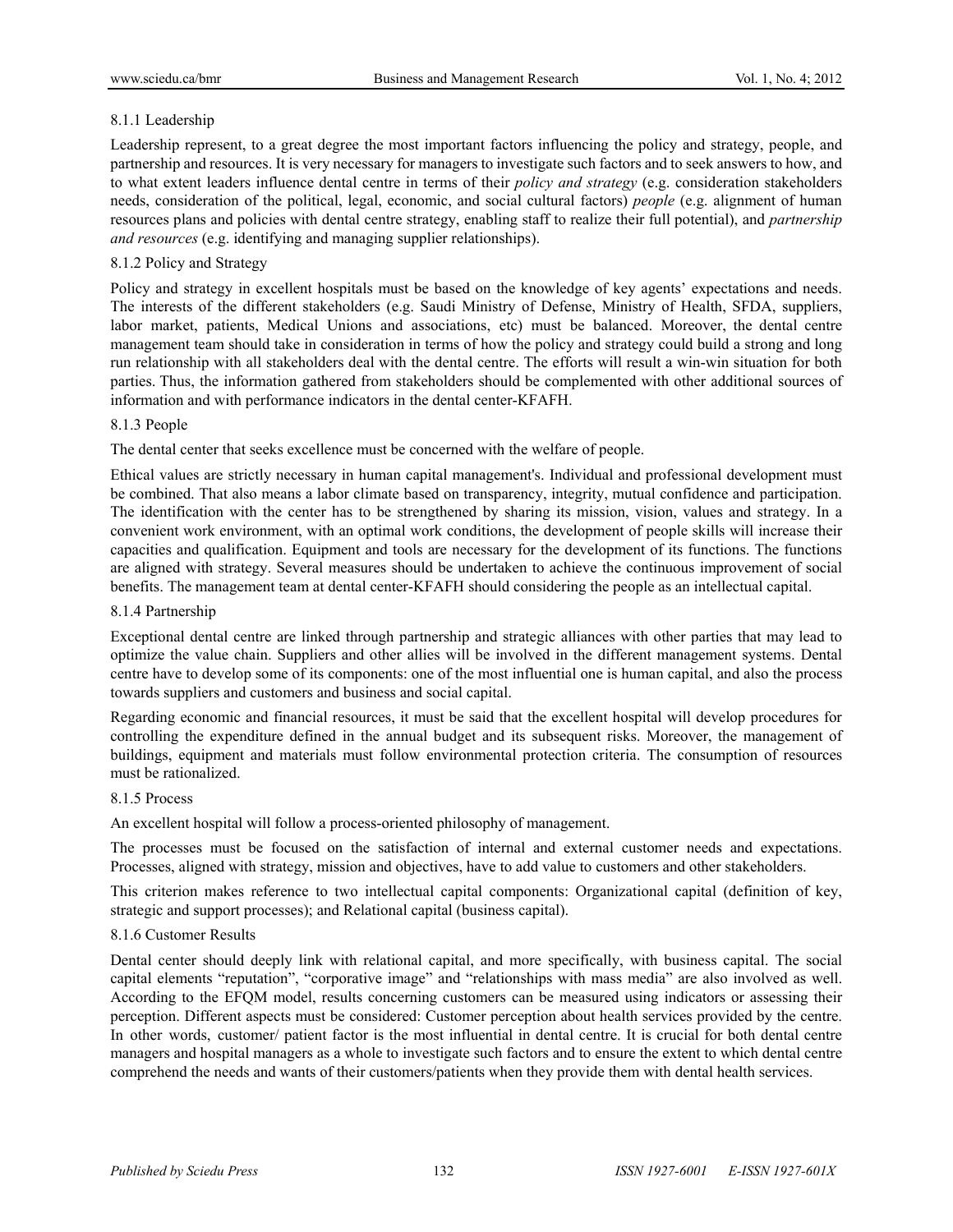## 8.1.7 People Results

This factor fits sufficiently with human capital elements (results concerning values, attitudes, aptitudes and capacities). In this research perception and knowledge considers all the necessary activities to orchestrate an environment in which people are invited and facilitated to apply, develop, share, combine and consolidate relevant knowledge in order to achieve their individual and collective ambitions (European Foundation for Quality Management, 2005). People results are additionally a significant influential factor on dental health services. For this reason it is an important consideration given the attention by hospital managers to investigate the number of people's motivation with regard to the development of professional careers, communication, delegation, responsibility assumption, equal opportunities, involvement, leadership, learning opportunities, recognition, definition of objectives, performance evaluation, values, mission, politics and strategy, training, and promotion in the dental centre; people's satisfaction with regard to management, employment conditions, installation and services, health and safety conditions, salary, wages and benefits, relation between peers, change management, policy and environmental impact, organizational role in the community, and work environment.

#### 8.1.8 Society Results

This is a key factor that should be giving a huge attention. Society is furthermore a significant influential factor on customer results and key performance results. For this reason it is an important consideration given the attention by hospital managers to have a set of socially indispensable objectives. In fact, they make an essential contribution to public welfare. As such, dental centre managers must investigate their centre because of the centre plays a well-known role in the sustainability of the dental health market, which is overall a social institution. This is the foundation of the corporate social responsibility approach. It is possible to point to some areas: (1) Active participation of the organization in social activities: ethical behavior and spread of values in society; disseminating relevant information for the community; development of a policy of equal opportunities; wealth creation and its impact on the local and national economy; and relations with relevant authorities – observation of the rules (2) Dental centre involvement with the community: involvement in social and economic development – social cohesion through collaboration with public administration and Army Forces organizations, also a universities and dentistry school as a training centre ; involvement in education and training of community members; support for cultural and social activities; and voluntary work and philanthropy.

## *8.2 Limitations and Avenues for Future Research*

While this study has provided valuable insight, there are some limitations, which may limit generalisability:

1) One major difficulty with this research is that no studies have been previously performed regarding the implementation of EFQM in KSA or in Arab Region in the health sector. Although this will add to the originality and value of this study, the research will not have the added benefit of learning from others' mistakes.

2) This research has been conducted in a single service industry, the dental health service industry in KSA, exclusively in the dental centre at KFAFH, which implies that the generalisability of the research results are limited to the public hospitals in KSA within the Saudi business environment context, and cannot be generalised to other health services markets either in developed or developing countries.

In conducting this research a number of areas were identified for further research and future study. These areas include:

1) Studying the proposed model in the whole health sector among Armed Forces Hospitals in order to gain more validation for the model and more generalised findings.

2) Studying other service sectors and other health sectors e.g. public sector (MOH hospitals or private sector hospitals) in order to develop a model that represents the service sector more generally, rather than representing the dental centre alone.

3) Studying the proposed model in other Gulf or Arab countries in order to gain more validation for the model and more generalised findings.

4) The same model could be used in a comparative study between the health service sector and the industrial sector in order to test the differences of EFOM in both sectors and ascertain whether the model could be more standard across a range of industries.

5) Studying all levels of dental centre employees should be involved to gather more information on this issue.

In summary, this research makes a positive contribution in the direction of EFQM in the health services. However, this research sought to overcome the limitations it encountered with the most methodological sound techniques and it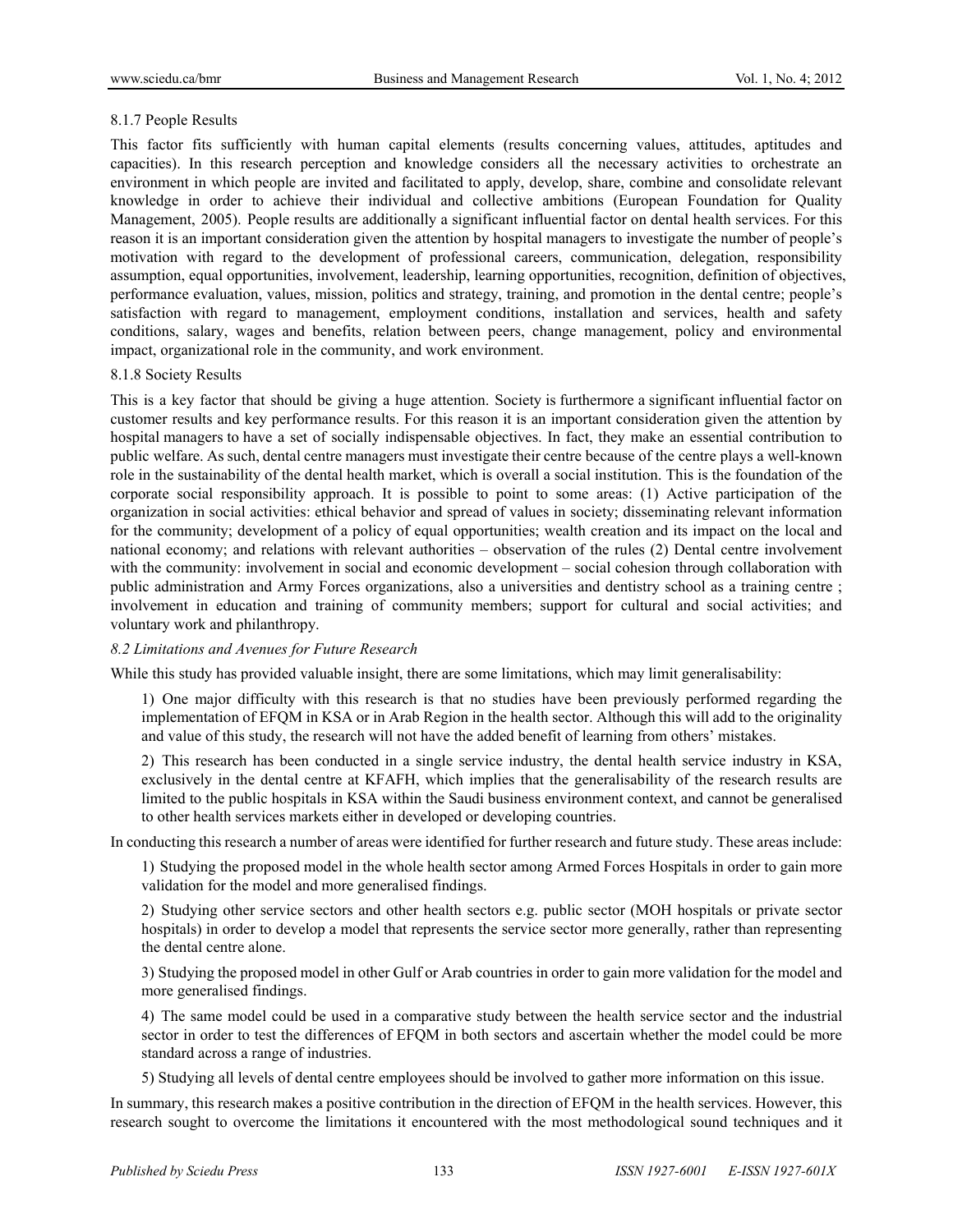should be followed by other efforts in the same direction. This research and similar studies will encourage other researchers to engage in more studies regarding the EFQM in the hope that such efforts will improve the relationship between the organisation, its managers and its customers with regard to greater mutual and common advantages and benefits.

## **References**

Ahmad, A, (2012). Macro-environment Influences on Health Service Strategy in Saudi Private Sector Hospitals: An Empirical Investigation, *International Business Research*, 5(5), 51-64. http://dx.doi.org/10.5539/ibr.v5n5p49

Allee, V. (2000). The value evolution: addressing larger implications of an intellectual capital and intangibles perspective, *Journal of Knowledge Management*, 1 (1), 17-32.

Bontis, N. (2001). Assessing knowledge assets: a review of the models used to measure intellectual capital, *International Journal of Management Reviews*, 3 (1), 41-60. http://dx.doi.org/10.1111/1468-2370.00053

Calvo-Mora, A., Leal, A., & Roldán, J. (2006). Using enablers of the EFQM model to manage institutions of higher education, *Quality Assurance in Education*, 14 (2), 99 – 122. http://dx.doi.org/10.1108/09684880610662006

Camison, C. (1996). Total quality management in hospitality. An application of the EFQM model, *Tourism Management*, 17 (3), 191-201. http://dx.doi.org/10.1016/0261-5177(96)00006-4

Carroll, R.F., & Tansey, R.R. (2000). Intellectual capital in the new internet economy – its meaning, measurement and management for enhancing quality, *Journal of Intellectual Capital*, 1 (4), 296-312. http://dx.doi.org/10.1108/14691930010359216

Chadee, D., & Kumar, R. (2001). Sustaining the international competitive advantage of Asian firms: a conceptual framework and research propositions, *Asia Pacific Journal of Management*, 18 (4), 461-80. http://dx.doi.org/10.1023/A:1012823309236

Chang, L., & Birkett, B. (2004). Managing intellectual capital in a professional service firm: exploring the creativity-productivity paradox, *Management Accounting Research*, 15, 7-31. http://dx.doi.org/10.1016/j.mar.2003.10.004

De Long, W., & Fahey, L. (2000). Diagnosing cultural barriers to knowledge management, *Academy of Management Executive*, 1 (4), 113-27.

Farhan, V., Zafar, F.,& Kashif, N. (2011). Three-level quality assessment of a dental hospital using EFQM, *International Journal of Health Care Quality Assurance*, 24(8), 582 – 591. http://dx.doi.org/10.1108/09526861111174152

George, C., Fraser, C. & Douglas, A. (2003). Implementing the EFQM excellence model in a local authority, *Managerial Auditing Journal*, 18(2), 122-127. http://dx.doi.org/10.1108/02686900310455100

Gorji, M., & Emami, A. (2012). Self-Assessment of Organization's Performance with Regard to Enablers Criteria Excellence Model (EFQM), *Research Journal of Applied Sciences, Engineering and Technology*, 4(17), 3048-3055.

Grant, M. (1995). *Contemporary Strategy Analysis: Concepts, Techniques, Applications*, 2nd ed., Blackwell, Cambridge, MA.

Hillman, G. P. (1994). Making Self-assessment Success, *Total Quality Management,* 6(3), 29-31.

Jackson, S., & Bircher, R. (2002). Transforming a run down general practice into a leading edge primary care organisation with the help of the EFQM excellence model, *International Journal of Health Care Quality Assurance*, 15(6), 255 – 267. http://dx.doi.org/10.1108/09526860210442029

Martin, W.J. (2004). Demonstrating knowledge value: a broader perspective on metrics, *Journal of Intellectual Capital*, 5 (1), 77-91. http://dx.doi.org/10.1108/14691930410512932

Martín-Castilla, J., & Rodríguez-Ruiz, O. (2008). EFQM model: knowledge governance and competitive advantage, *Journal of Intellectual Capital*, 9(1), 133 – 156. http://dx.doi.org/10.1108/14691930810845858

Moeller, J., & Sonntag, A. (2001). Evaluation of health services organisations – German experiences with the EFQM excellence approach in healthcare, The TQM Magazine,  $13(5)$ ,  $361 - 367$ . http://dx.doi.org/10.1108/EUM0000000005862

Ritchie, L., & Dale, G. (2000). Self-assessment using the business excellence model: A study of practice and process. *International Journal of Production Economics,* 66 (3), 241–254. http://dx.doi.org/10.1016/S0925-5273(99)00130-9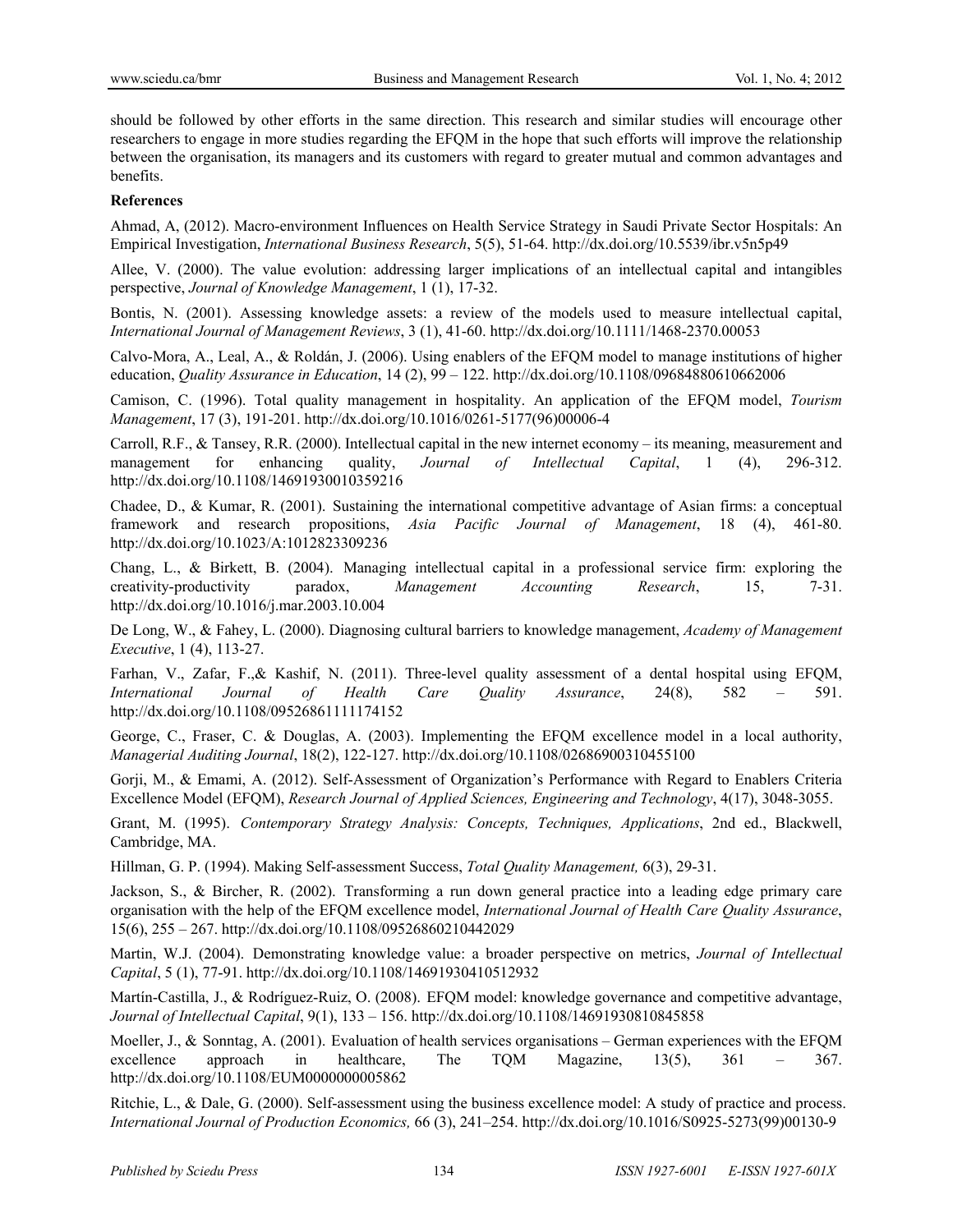Rosa, J., & Amaral, A. (2007). A self-assesment of higher education institutions from the perspective of the EFQM excellence model. In D. F. Westerheijden, B. Stensaker & M. J. Rosa (Eds.), *Quality Assurance in Higher Education: trends in regulation, translation and transformation*, 20, 181-207, Springer.

Sandra,V., Udo,N.,Gilberto ., Alessio,R., & Rita,M. (2007). A two-level EFQM self-assessment in an Italian hospital, *International Journal of Health Care Quality Assurance*, 20(3),215 – 231. http://dx.doi.org/10.1108/09526860710743354

Saraiva, P., Rosa, J., & Orey, J. (2003). A large-scale Application in Portuguese Schools of the EFQM Excellence Model, *Quality Progress*, 36 (11), 46-51. ,

Sekaran, U. (2000). *Research Methods for Business*. New York: John Wiley & Sons, Inc.

Suddaby, R., & Royston, G. (2001). Colonizing knowledge: commodification as a dynamic of jurisdictional expansion in professional, *Human Relations*, 54, 933-53. http://dx.doi.org/10.1177/0018726701547007

Tari, J.J. (2006). An EFQM model self-assessment exercise at a Spanish university. *Journal of Educational Administration*, 44(2), 170-188. http://dx.doi.org/10.1108/09578230610652051

Vallaster, C., & Chernatony, L. (2006). Internal brand building and structuration: the role of leadership, *European Journal of Marketing*, 40 (7/8), 761 – 784. http://dx.doi.org/10.1108/03090560610669982

Vallejo, P., Ruiz-Sancho, A., Domínguez, M., Ayuso, MJ., Méndez, L., Romo, J., Ontoria, L., Rodriquez, P., Seriñá, C., & Arango C. (2007). Improving quality at the hospital psychiatric ward level through the use of the EFQM model, *International Journal of Quality Health Care,* 19 (2), 74-79. http://dx.doi.org/10.1093/intqhc/mzl074

Table 1. Research Respondents Specializations and Levels

| Specialization              | <b>Numbers</b> |
|-----------------------------|----------------|
| Management (Dentist)        |                |
| Management (Administrative) |                |
| Faculties                   | 10             |
| <b>Students</b>             | 32             |
| Total                       |                |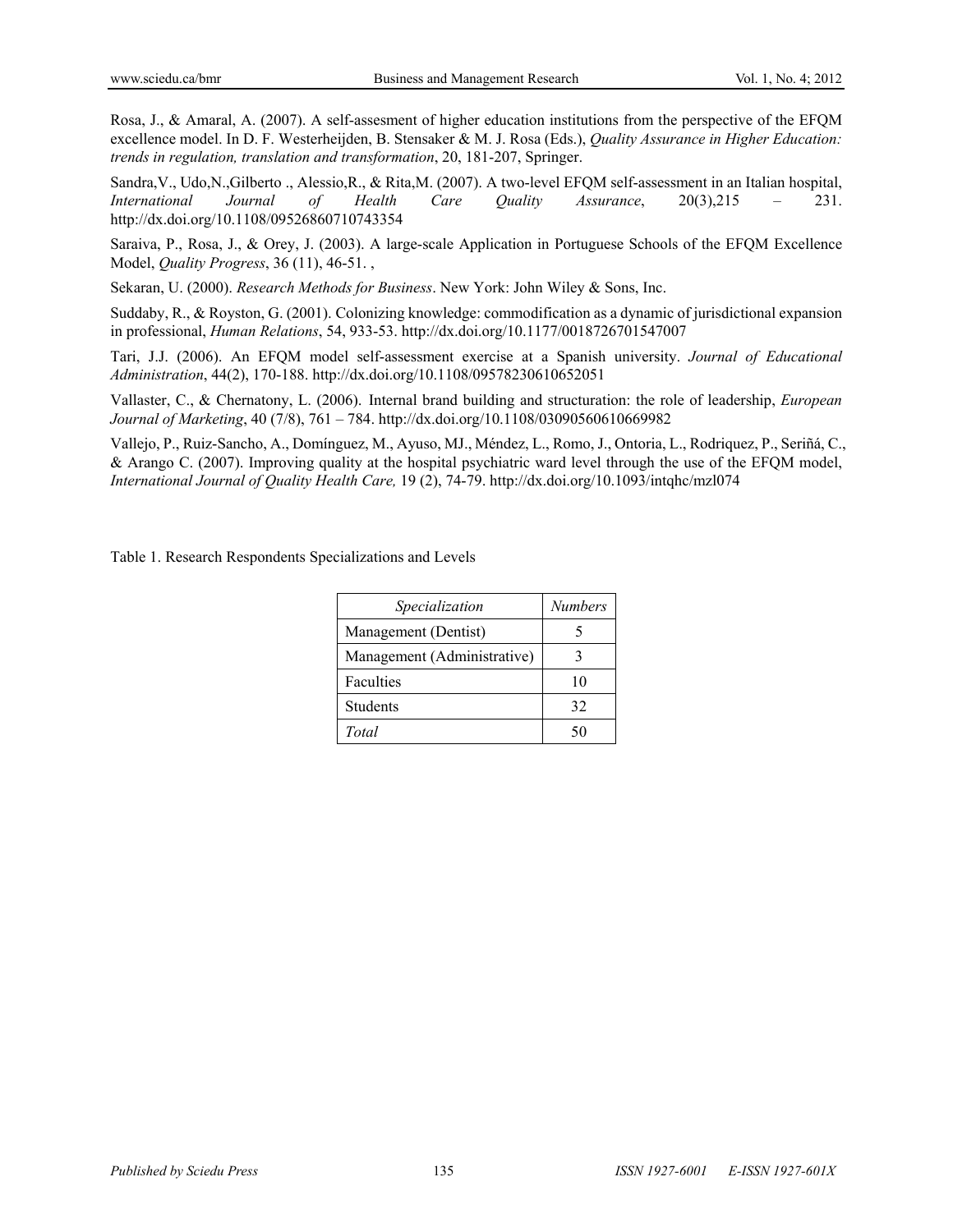## Table 2. EFQM

|                                             |                        | LEADERSHIP               | POLICY AND<br><b>STRATEGY</b> | PEOPLE                   | PARTNERSHIP<br><b>RESOURCES</b><br><b>AND</b> | PPROCESSES             | <b>CUSTOMER</b><br><b>RESULTS</b> | <b>RESULTS</b><br>PEOPLE | SOCIETY<br>RESULTS       | PERFORMANC<br><b>E RESULTS</b><br>KEY | All items    |
|---------------------------------------------|------------------------|--------------------------|-------------------------------|--------------------------|-----------------------------------------------|------------------------|-----------------------------------|--------------------------|--------------------------|---------------------------------------|--------------|
| <b>LEADERSHIP</b>                           | Pearson<br>Correlation | $\mathbf{1}$             |                               |                          |                                               |                        |                                   |                          |                          |                                       |              |
|                                             | Sig.<br>(2-tailed)     |                          |                               |                          |                                               |                        |                                   |                          |                          |                                       |              |
|                                             | $\overline{N}$         | 50                       |                               |                          |                                               |                        |                                   |                          |                          |                                       |              |
| POLICY AND<br><b>STRATEGY</b>               | Pearson<br>Correlation | $.670$ <sup>**</sup> )   | $\mathbf{1}$                  |                          |                                               |                        |                                   |                          |                          |                                       |              |
|                                             | Sig.<br>(2-tailed)     | $.000\,$                 |                               |                          |                                               |                        |                                   |                          |                          |                                       |              |
|                                             | N                      | 50                       | $50\,$                        |                          |                                               |                        |                                   |                          |                          |                                       |              |
| <b>PEOPLE</b>                               | Pearson<br>Correlation | $.295(*)$                | $.683$ <sup>**</sup> )        | $\mathbf{1}$             |                                               |                        |                                   |                          |                          |                                       |              |
|                                             | Sig.<br>(2-tailed)     | .037                     | .000                          | $\cdot$                  |                                               |                        |                                   |                          |                          |                                       |              |
|                                             | $\overline{N}$         | $50\,$                   | 50                            | 50                       |                                               |                        |                                   |                          |                          |                                       |              |
| <b>PARTNERSHIP</b><br><b>AND RESOURCES</b>  | Pearson<br>Correlation | $.603$ <sup>**</sup> )   | $.783$ <sup>**</sup> )        | $.524$ <sup>**</sup> )   | $\mathbf{1}$                                  |                        |                                   |                          |                          |                                       |              |
|                                             | Sig.<br>(2-tailed)     | $.000\,$                 | .000                          | $.000\,$                 | $\ddot{\phantom{0}}$                          |                        |                                   |                          |                          |                                       |              |
|                                             | $\overline{N}$         | $50\,$                   | $50\,$                        | 50                       | $50\,$                                        |                        |                                   |                          |                          |                                       |              |
| <b>PPROCESSES</b>                           | Pearson<br>Correlation | $.308(*)$                | $.356(*)$                     | $.297(*)$                | $.613$ <sup>**</sup> )                        | $\mathbf{1}$           |                                   |                          |                          |                                       |              |
|                                             | Sig.<br>(2-tailed)     | .041                     | .011                          | .043                     | .000                                          | $\ddot{\phantom{0}}$   |                                   |                          |                          |                                       |              |
|                                             | $\overline{N}$         | 50                       | 50                            | 50                       | 50                                            | 50                     |                                   |                          |                          |                                       |              |
| <b>CUSTOMER</b><br><b>RESULTS</b>           | Pearson<br>Correlation | $.451$ <sup>**</sup> )   | $.490$ (**)                   | $.787(*)$                | $.778$ <sup>**</sup> )                        | $.545$ <sup>**</sup> ) | $1\,$                             |                          |                          |                                       |              |
|                                             | Sig.<br>(2-tailed)     | .001                     | .000                          | .033                     | .001                                          | .000                   | $\ddot{\phantom{0}}$              |                          |                          |                                       |              |
|                                             | N                      | $50\,$                   | 50                            | 50                       | 50                                            | 50                     | 50                                |                          |                          |                                       |              |
| PEOPLE RESULTS                              | Pearson<br>Correlation | $.354(*)$                | $.287(*)$                     | $.287(*)$                | $.348$ <sup>**</sup> )                        | $.348(*)$              | $.888$ <sup>(**)</sup> )          | $\mathbf{1}$             |                          |                                       |              |
|                                             | Sig.<br>$(2$ -tailed)  | .012                     | .043                          | .043                     | .009                                          | .020                   | .000                              | $\cdot$                  |                          |                                       |              |
|                                             | $\overline{N}$         | 50                       | 50                            | 50                       | 50                                            | 50                     | 50                                | $50\,$                   |                          |                                       |              |
| <b>SOCIETY RESULTS</b>                      | Pearson<br>Correlation | $.349(*)$                | $.328(*)$                     | $.287(*)$                | $.277(*)$                                     | $.396(*)$              | $.806$ <sup>(**)</sup> )          | $.819$ <sup>**</sup> )   | $\,1\,$                  |                                       |              |
|                                             | Sig.<br>(2-tailed)     | .013                     | .020                          | .043                     | .043                                          | .021                   | .000                              | .000                     |                          |                                       |              |
|                                             | $\overline{N}$         | 50                       | 50                            | 50                       | 50                                            | 50                     | $50\,$                            | $50\,$                   | 50                       |                                       |              |
| <b>KEY</b><br>PERFORMANCE<br><b>RESULTS</b> | Pearson<br>Correlation | $.410$ <sup>**</sup> )   | $.317(*)$                     | $.558$ <sup>(**)</sup> ) | $.306(*)$                                     | $.297(*)$              | $.438$ <sup>**</sup> )            | $.486$ <sup>**</sup> )   | $.668$ <sup>(**)</sup> ) | $\mathbf{1}$                          |              |
|                                             | Sig.<br>$(2-tailed)$   | .003                     | .025                          | .000                     | .031                                          | .043                   | .001                              | .000                     | .000                     | $\Box$                                |              |
|                                             | N                      | 50                       | $50\,$                        | $50\,$                   | 50                                            | 50                     | $50\,$                            | $50\,$                   | 50                       | 50                                    |              |
| All items                                   | Pearson<br>Correlation | $.444$ <sup>(**)</sup> ) | $.675$ <sup>**</sup> )        | $.756$ <sup>**</sup> )   | $.446$ <sup>**</sup> )                        | $.381$ (**)            | $.612$ <sup>**</sup> )            | $.607$ <sup>**</sup> )   | $.736$ <sup>**</sup> )   | $.725$ <sup>**</sup> )                | $\mathbf{1}$ |
|                                             | Sig.<br>(2-tailed)     | .001                     | .000                          | .000                     | .001                                          | .006                   | .000                              | .000                     | .000                     | .000                                  |              |
|                                             | $\overline{N}$         | 50                       | $50\,$                        | 50                       | 50                                            | 50                     | $50\,$                            | $50\,$                   | $50\,$                   | 50                                    | 50           |

\*\* Correlation is significant at the 0.01 level (2-tailed).

\* Correlation is significant at the 0.05 level (2-tailed).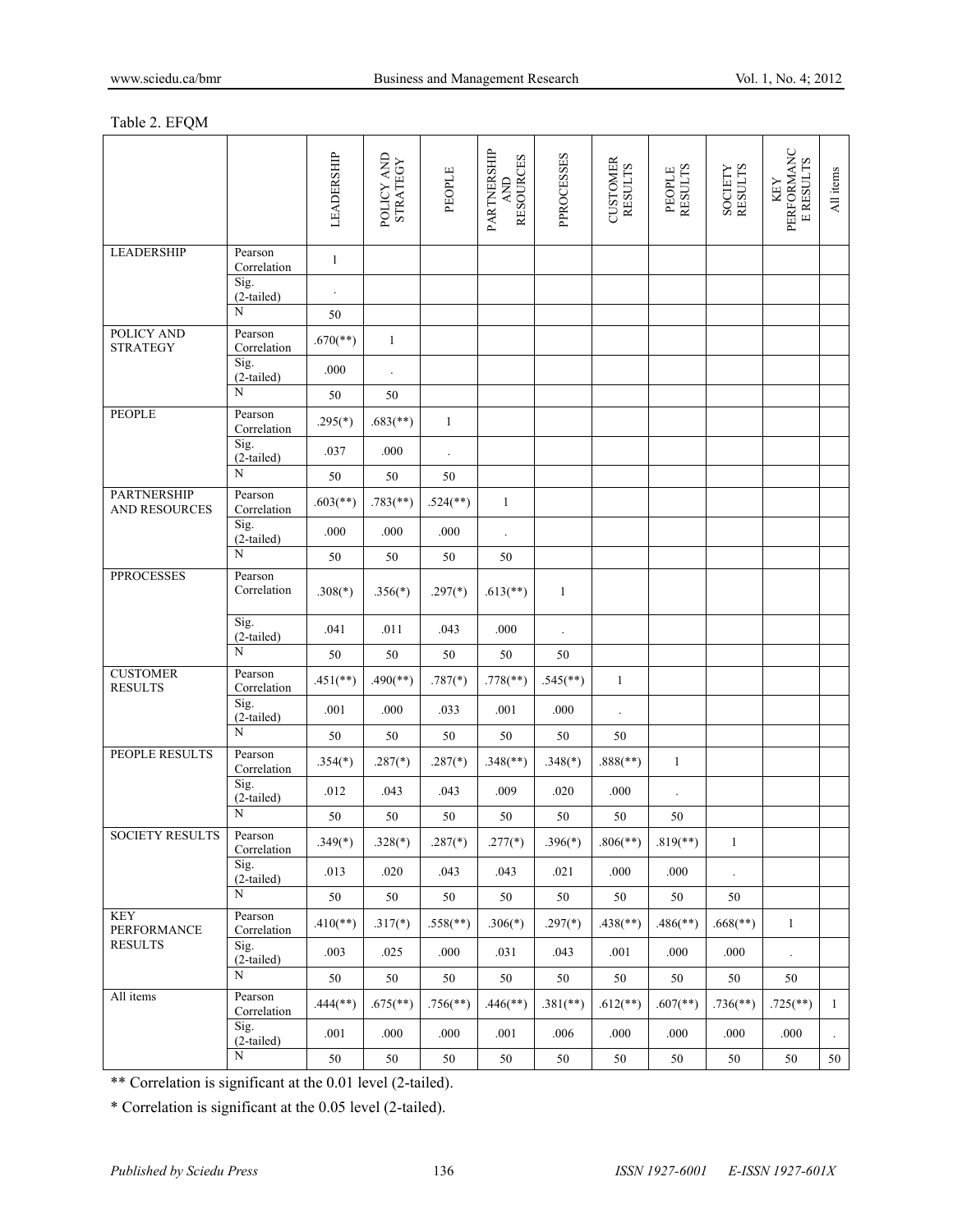|       |            |                                           |               | Standardized   |             |          |
|-------|------------|-------------------------------------------|---------------|----------------|-------------|----------|
| Model |            | Unstandardized Coefficients               |               | Coefficients   | т           | Sig.     |
|       |            | В                                         | Std. Error    | Beta           |             |          |
|       | (Constant) | .618                                      | .679          |                | .911        | .000     |
|       | Leadership | .858                                      | .137          | .670           | 6.250       | .000     |
|       |            |                                           |               | adjusted $R^2$ |             |          |
|       |            | a Dependent Variable: policy and strategy | $R^2 = 0.449$ | $=0.437$       | $F = 39.60$ | P < 0.05 |

Table 3. Coefficient of the multiple regression model/ policy and strategy

Table 4. Coefficient of the Multiple Regression Model/People

|       |                              |                             |               | Standardized   |            |          |
|-------|------------------------------|-----------------------------|---------------|----------------|------------|----------|
| Model |                              | Unstandardized Coefficients |               | Coefficients   |            | Sig.     |
|       |                              | В                           | Std. Error    | Beta           |            |          |
|       | (Constant)                   | 2.740                       | .960          |                | 2.853      | .006     |
|       | <b>LEADERS</b><br><b>HIP</b> | .416                        | .194          | .295           | 2.141      | .037     |
|       |                              |                             |               | adjusted $R^2$ | $F = 4.58$ |          |
|       | a Dependent Variable: People |                             | $R^2 = 0.087$ | $=0.068$       |            | P < 0.05 |

Table 5. Coefficient of the Multiple Regression Model/ Partnership and resources

| Model                               |                              | Unstandardized Coefficients |                | Standardized<br>Coefficients | T        | Sig. |
|-------------------------------------|------------------------------|-----------------------------|----------------|------------------------------|----------|------|
|                                     |                              | В                           | Std. Error     | Beta                         |          |      |
|                                     | (Constant)                   | 7.631                       | .822           |                              | 9.280    | .000 |
|                                     | <b>LEADERS</b><br><b>HIP</b> | .530                        | .166           | .418                         | 3.187    | .003 |
| Dependent Variable: partnership and |                              |                             | adjusted $R^2$ |                              |          |      |
| resources                           |                              | $R^2 = 0.175$               | $=0.157$       | $F=10.156$                   | P < 0.05 |      |

Table 6. Coefficient of the Multiple Regression Model/Process

|       |                               |                |            | Standardi           |           |          |
|-------|-------------------------------|----------------|------------|---------------------|-----------|----------|
|       |                               |                |            | zed                 |           |          |
|       |                               | Unstandardized |            | Coefficie           |           |          |
| Model |                               | Coefficients   |            | nts                 | T         | Sig.     |
|       |                               | B              | Std. Error | Beta                |           |          |
|       | (Constant)                    | 6.196          | 1.029      |                     | 6.022     | .000     |
|       | POLICY AND<br><b>STRATEGY</b> | .162           | .211       | .110                | .769      | .005     |
|       |                               |                |            | adjusted<br>$R^2 =$ |           |          |
|       | Dependent Variable: Process   | $R^2 = 0.012$  |            | $-0.008$            | $F=0.592$ | P < 0.05 |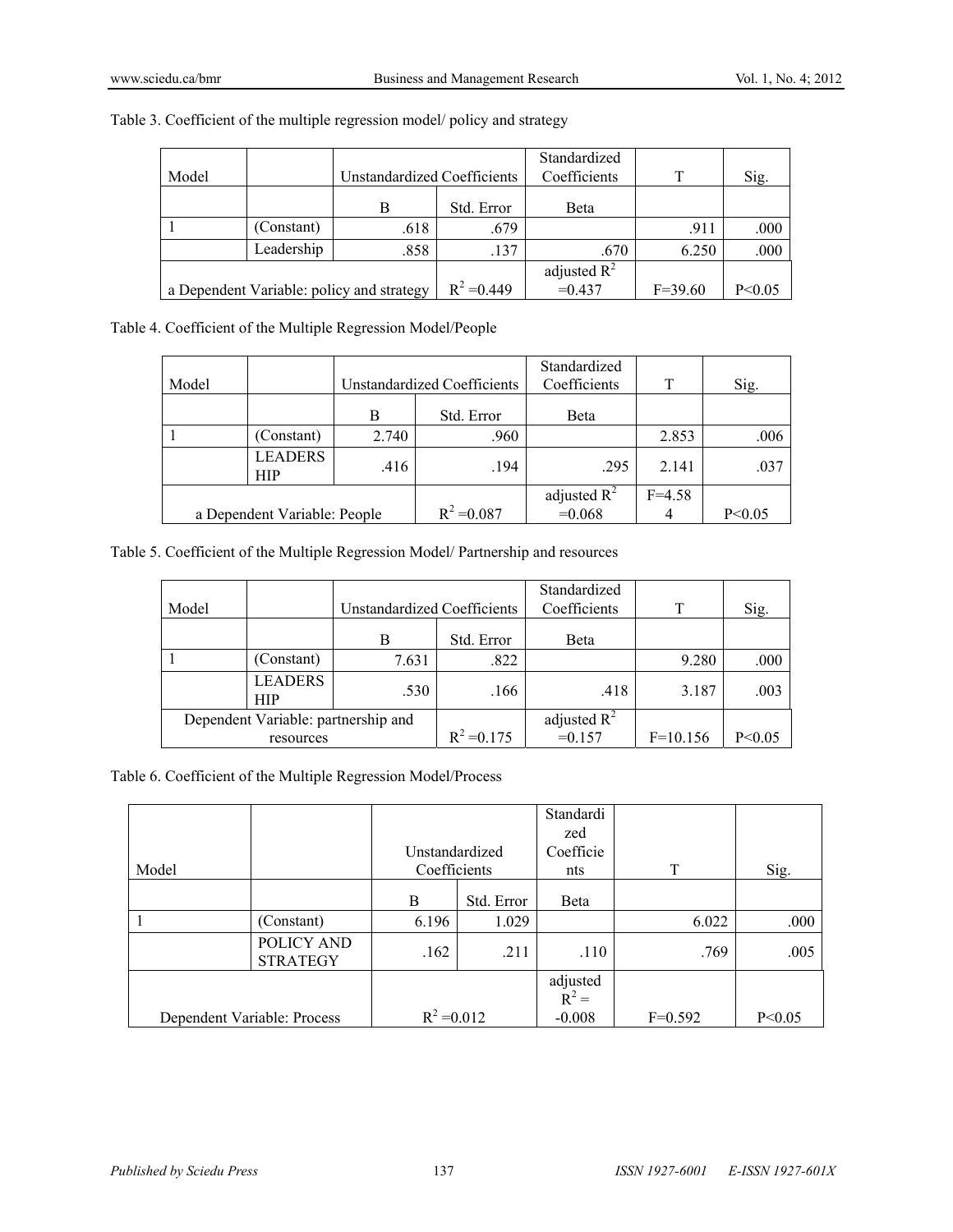|       |                             | Unstandardized |               | Standardized   |             |          |
|-------|-----------------------------|----------------|---------------|----------------|-------------|----------|
| Model |                             | Coefficients   |               | Coefficients   | T           | Sig.     |
|       |                             | B              | Std. Error    | Beta           |             |          |
|       | (Constant)                  | 3.974          | .908          |                | 4.379       | .000     |
|       | <b>PEOPLE</b>               | .299           | .188          | .224           | 1.589       | .004     |
|       |                             |                |               | adjusted $R^2$ |             |          |
|       | Dependent Variable: process |                | $R^2 = 0.050$ | $=0.030$       | $F = 2.524$ | P < 0.05 |

# Table 7. Coefficient of the Multiple Regression Model/process

Table 8. Coefficient of the Multiple Regression Model/Process

| Model |                                                       | Unstandardized<br>Coefficients |               | Standardized<br>Coefficients | T         | Sig.     |
|-------|-------------------------------------------------------|--------------------------------|---------------|------------------------------|-----------|----------|
|       |                                                       | B                              | Std. Error    | <b>B</b> eta                 |           |          |
|       | (Constant)                                            | 4.375                          | 1.071         |                              | 4.085     | .000     |
|       | <b>PARTNERSH</b><br><b>IP AND</b><br><b>RESOURCES</b> | .206                           | .213          | .138                         | .969      | .001     |
|       |                                                       |                                |               | adjusted $R^2$               |           |          |
|       | Dependent Variable: Process                           |                                | $R^2 = 0.019$ | $=-0.001$                    | $F=0.938$ | P < 0.05 |

Table 9. Coefficient of the Multiple Regression Model/People

| Model |                               | Unstandardized<br>Coefficients |               | Standardized<br>Coefficients |           | Sig.     |
|-------|-------------------------------|--------------------------------|---------------|------------------------------|-----------|----------|
|       |                               | B                              | Std. Error    | Beta                         |           |          |
|       | (Constant)                    | 1.147                          | .564          |                              | 2.03      | .000     |
|       | POLICY AND<br><b>STRATEGY</b> | .751                           | .116          | .683                         | 6.48<br>4 | .000     |
|       |                               |                                |               | adjusted $R^2$               | $F=4$     |          |
|       | Dependent Variable: People    |                                | $R^2 = 0.467$ | $=0.456$                     | 2.43      | P < 0.05 |

Table 10. Coefficient of the Multiple Regression Model/Partnership and resources

| Model                                              |                               | Unstandardized<br>Coefficients |            | Standardized<br>Coefficients |           | Sig.     |
|----------------------------------------------------|-------------------------------|--------------------------------|------------|------------------------------|-----------|----------|
|                                                    |                               | B                              | Std. Error | Beta                         |           |          |
|                                                    | (Constant)                    | 4.434                          | .691       |                              | 6.418     | .000     |
|                                                    | POLICY AND<br><b>STRATEGY</b> | .120                           | .142       | .121                         | .848      | .001     |
| a Dependent Variable: Partnership<br>and resources |                               | $R^2 = 0.015$                  |            | adjusted $R^2$<br>$= -0.039$ | $F=0.719$ | P < 0.05 |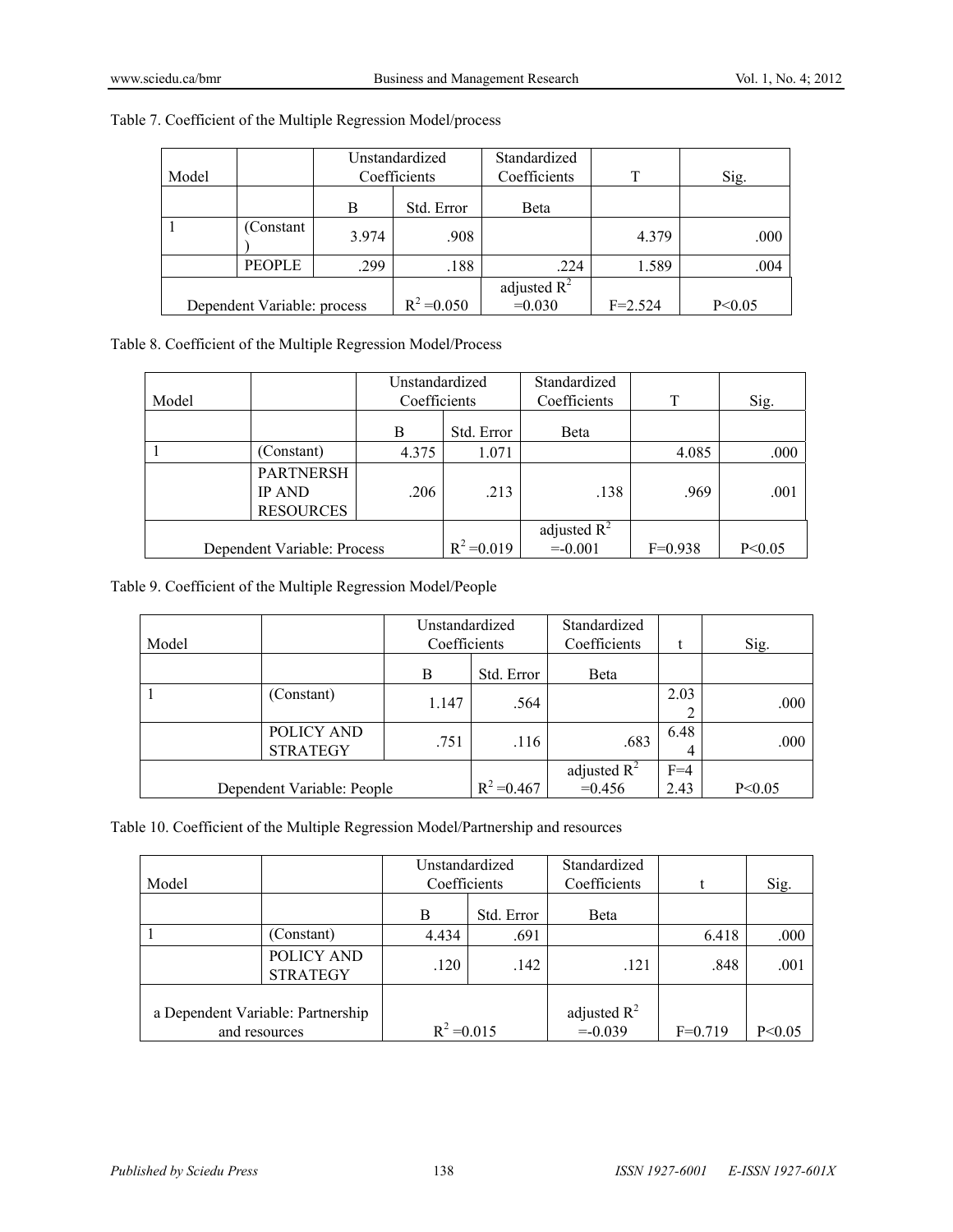|  |  | Table 11. Coefficient of the Multiple Regression Model/customer results |
|--|--|-------------------------------------------------------------------------|
|  |  |                                                                         |

| Model                                |                | Unstandardized<br>Coefficients |               | Standardized<br>Coefficients |            | Sig.     |  |
|--------------------------------------|----------------|--------------------------------|---------------|------------------------------|------------|----------|--|
|                                      |                | Std. Error<br>B                |               | Beta                         |            |          |  |
|                                      | (Constant)     | 7.631                          | .822          |                              | 9.280      | .000     |  |
|                                      | <b>PROCESS</b> | .530                           | .166          | .418                         | 3.187      | .003     |  |
| Dependent Variable: customer results |                |                                | $R^2 = 0.175$ | adjusted $R^2$<br>$=0.157$   | $F=10.156$ | P < 0.05 |  |

Table 12. Coefficient of the Multiple Regression Model/people results

|                                    |                       | Unstandardized  |                              | Standardized |          |      |
|------------------------------------|-----------------------|-----------------|------------------------------|--------------|----------|------|
| Model                              |                       | Coefficients    |                              | Coefficients |          | Sig. |
|                                    |                       | Std. Error<br>В |                              | Beta         |          |      |
|                                    | (Constant)            | 4.987           | .488                         |              | 10.222   | .000 |
|                                    | <b>PPROCESS</b><br>ES | .039            | .090                         | .063         | .440     | .002 |
| Dependent Variable: people results |                       | $R^2 = 0.004$   | adjusted $R^2$<br>$= -0.017$ | $F=1.94$     | P < 0.05 |      |

Table 13. Coefficient of the Multiple Regression Model/society results

|                                     |                       | Unstandardized Co |                             | Standardized |          |      |
|-------------------------------------|-----------------------|-------------------|-----------------------------|--------------|----------|------|
| Model                               |                       | efficients        |                             | Coefficients | T        | Sig. |
|                                     |                       | B                 | Std. Error                  | <b>B</b> eta |          |      |
|                                     | (Constant)            | 5.068             | .440                        |              | 11.525   | .000 |
|                                     | <b>PPROCESS</b><br>ES | .042              | .081                        | .075         | .522     | .004 |
| Dependent Variable: society results |                       | $R^2 = 0.006$     | adjusted $R^2$<br>$= 0.015$ | $F=0.272$    | P < 0.05 |      |

## Table 14. Coefficient of the Multiple Regression Model/ key performance results

| Model                                          |                                   | Unstandardized<br>Coefficients |      | Standardized<br>Coefficients |            | Sig.     |
|------------------------------------------------|-----------------------------------|--------------------------------|------|------------------------------|------------|----------|
|                                                |                                   | Std. Error<br>B                |      | Beta                         |            |          |
|                                                | (Constant)                        | 3.680                          | .440 |                              | 8.359      | .000     |
|                                                | <b>CUSTOMER</b><br><b>RESULTS</b> | .284                           | .084 | .438                         | 3.378      | .001     |
| Dependent Variable: key<br>performance results |                                   | $R^2 = 0.192$                  |      | adjusted $R^2$<br>$=0.175$   | $F=11.412$ | P < 0.05 |

# Table 15. Coefficient of the Multiple Regression Model/ key performance results

| Model |                                 | Unstandardized<br>Coefficients |            | Standardized<br>Coefficients | т     | Sig. |
|-------|---------------------------------|--------------------------------|------------|------------------------------|-------|------|
|       |                                 | В                              | Std. Error | Beta                         |       |      |
|       | (Constant)                      | 3.203                          | .510       |                              | 6.276 | .000 |
|       | <b>PEOPLE</b><br><b>RESULTS</b> | .376                           | .098       | .486                         | 3.848 | .000 |

|                                                                   | adjusted $R^2$ |            |  |
|-------------------------------------------------------------------|----------------|------------|--|
| Dependent Variable: key performance results $\mathbb{R}^2$ =0.236 |                | $F=14.810$ |  |